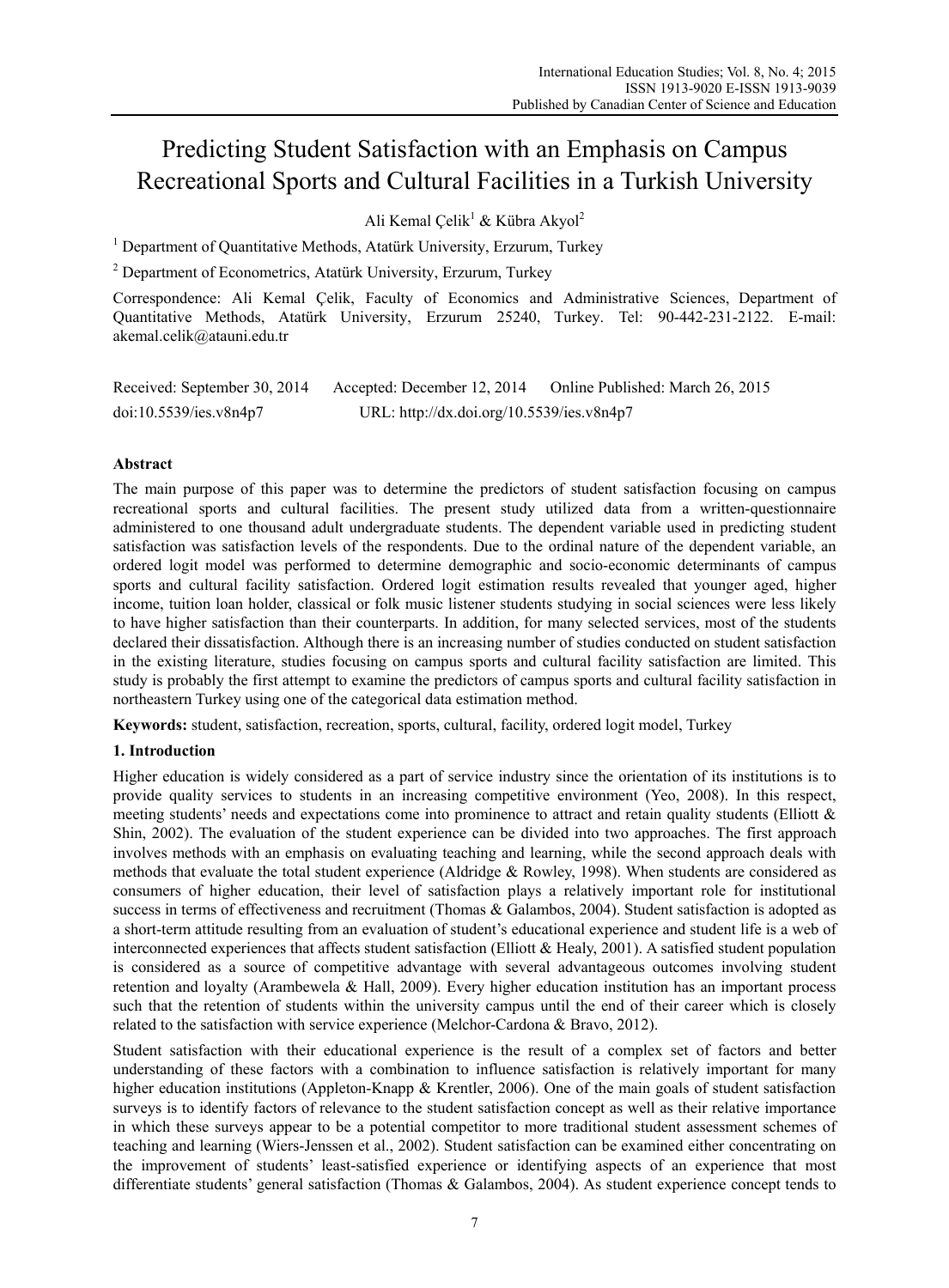be influenced by different factors, a successful evaluation of student experience varies from one institution to another (Benckendorff et al., 2009). In theory, characteristics of institutional environment such as the physical, academic, social and psychological variables provide to determine student enrollment and retention. To this end, facility management is the main indicator of student-institution fit (Price et al., 2003).

Leisure is generally considered as a complex human need which can be fulfilled by the production and consumption of individual pleasant experiences. In this sense, the boundaries of leisure on the basis of different tastes can be defined by each agent where an outcome might be valued in many different ways depending on personal aspirations (Ateca-Amestoy et al., 2008). Leisure activities may provide a wide variety of benefits such as experiences of competency, self-improvement, creativity and self-expression, self-fulfillment and personal meaning. Besides, leisure activities substantially appear in the active campus environment of students as a major component (Bloland, 1987). Further, students no longer consider academics as the only reason of selecting a university to attend with all the extracurricular activities provided (Woosnam et al., 2006), while satisfaction with these activities has an important impact on continued leisure participation during the university years (Elkins et al., 2007). Campus recreation programs facilitate developing or refining recreational skills and interests of students as well as their contribution to promoting school spirit, enabling student retention, and enhancing the quality of campus life (Weese, 1997). Student recreation centers are accepted as an essential component of student services on university campuses in which determining the crucial role of recreation in campus life may enable to improve quality of services. Service quality and user satisfaction measures are strongly associated with accountability, effectiveness, efficiency of various programs, and overall success of campus recreation centers (Osman et al., 2006). Particularly, recruitment and retention of students for higher education institutions are one of the main reasons for building student recreation centers (Watson II et al., 2006), in fact, higher education institutions are increasingly experience the possible impact of recreation facilities to compete for quality students (Hall, 2006). However, campus recreation assessment appears to be a necessary component to provide the better programs, services, facilities, and equipment to the campus community (Haines, 2010). In the meanwhile, campus recreation administrators are responsible for possible outcomes that provide evidence in regard with the relevant program's contribution to the mission of higher education institution (Cooper et al., 2009).

Pettigrew (1979) defines culture as "the system of publicly and collectively accepted meanings operating for a given group at a given time" (p. 574). In this sense, culture involves various capabilities of an individual as a member of society such as knowledge, belief, art, morals, law, custom, and others (Tylor, 1958). Organizational culture is defined as the collective programming of the mind that enables to distinguish the members of one organization from others (Hofstede et al., 2010). Organizational culture has some commonly-accepted characteristics as follows: holistic, historically determined, related to anthropological concepts, socially constructed, soft, and difficult to change (Hofstede et al., 1990). The organizational culture discourse is subsidiary to understand and analyze the main contributors that make a higher education institution getting structured (Lacatus, 2013). Particularly, higher education culture implies the cultural intermediary of a society in the corresponding institution which involves all cultural phenomena to define the characteristics of the institution such as commonly accepted values, the structure of the university's educational system, or behavior protocols (Shanggui, 2013). When students do not expect to take part in cultural events, collaborate with faculty members or study abroad, some opportunities to pursue these activities may be overlooked or dismissed out of hand (Kuh, 2009).

Campus recreational sports provides a service to offer students an opportunity to participate in sport and fitness activities through intramural, informal, or club sports, and fitness programs (Young et al., 2003; Lindsey & Sessoms, 2006). Recreational sport facilities make significant contributions to increase overall satisfaction with the collegiate experience and higher education institution's retention efforts (Lindsey et al., 2009). Today, higher education institutions are increasingly recognizing the recreational sports programs as an important contributor for their mission in the campus life (Barcelona & Rose, 2002). The aim of this present paper is to determine potential factors that influence undergraduate students' satisfaction with campus recreational sports and cultural facilities in a well-established Turkish state university. The determination of potential influencers may be thought as valuable information for future higher education mission. The rest of the paper proceeds as follows. Literature section reviews the selected earlier studies concerning the quality of campus life in terms of campus recreational sports and cultural facilities. Methodology section gives detailed information about the methodology being performed. Results section introduces and interprets the analysis results. The conclusion section discusses the analysis results with respect to their relevance to the existing literature and makes recommendation for future higher education institution policies and studies.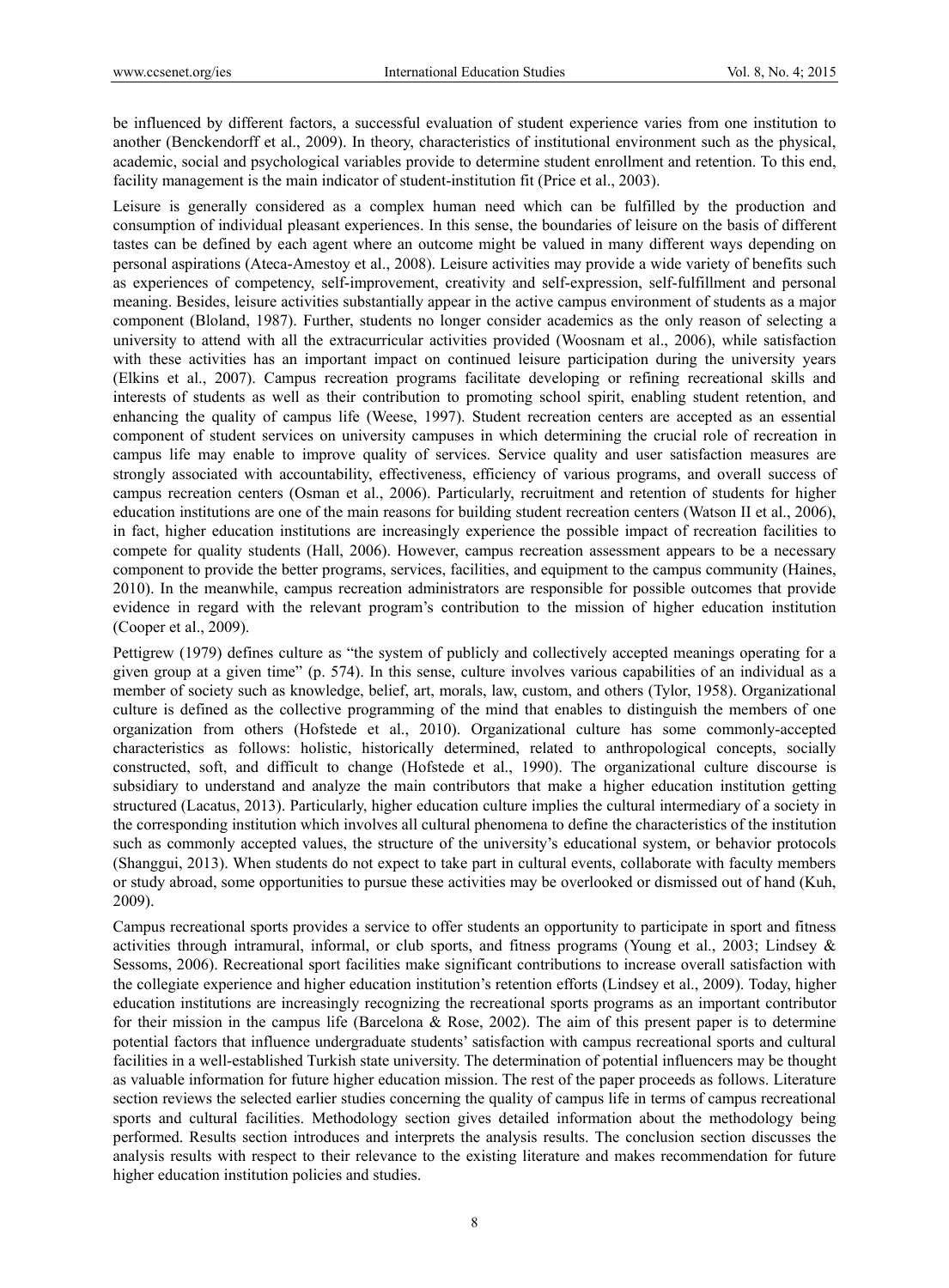## **2. Review of Related Literature**

Studies concerning college students and quality of life can be divided into three categories such as studies investigating associations between students' quality of life and potential factors; studies developing students' measures of quality of life and studies developing measures of students' college life (Sirgy et al., 2007). In this section, the present study deals with past research that determines factors affecting students' quality of life. The current literature on the importance of student satisfaction abounds with a considerable number of examples. Prior studies (Kallio, 1995; Elliott & Healy, 2001; Wilkins et al., 2012) suggest that students' overall experience is strongly associated with campus climate, student-centeredness, campus social life and institutional effectiveness. Recent studies (Aldemir & Gülcan, 2004; Denson et al., 2010; Sojkin et al., 2012; de Jager and Gbadamosi, 2013; Sivis-Cetinkaya, 2013; Beck et al., 2014; Min & Koon, 2014; Zhang et al., 2014) found that female students tended to have more satisfaction than male counterparts, whereas a most recent work (Sarrico & Rosa, 2014) put forward that male students and freshmen were more satisfied groups. In Parahoo et al. (2013)'s study, reputation of higher education institution was a contributing factor for both male and female students, while academic competence was significant for only males. On the other hand, age was found (Aldemir  $\&$ Gülcan, 2004; Sojkin et al., 2012; Min & Koon, 2014) as a crucial factor influencing students' satisfaction with higher education services. A number of studies (Kwan & Ng, 1999; Mai, 2005; Gamage et al., 2008; Wilkins et al., 2012; de Jager & Gbadamosi, 2013; Min & Koon, 20014) accomplished several comparisons of student satisfaction between selected countries in various quality aspects. Another study (Moro-Egido & Panades, 2010) found that students who hold a part-time job were more likely to have less satisfaction.

Gibson (2010) underlined the importance of quality of campus services on student satisfaction. Elkins et al. (2011) also indicated that participants of campus recreational sports had a greater sense of campus community. Prior studies (Terzioğlu & Yazıcı, 2003; Müderrisoğlu et al., 2005) revealed that higher income students tended to more likely to participate in leisure activities. Martin (2012) found that social class is a significant indicator of participation in campus social life, where dominant class students were more involved in participate in campus social and recreational activities than middle and subordinate class students. Woosnam et al. (2006) showed that campus recreation facilities may be an influencer of attending a college. Similarly, Lai et al. (2014) found that social life was the most important indicator of students' college selection. Lindsey (2012) demonstrated that participating in campus recreational sports had a remarkable effect on their satisfaction with their academic experience and their experiences with other facilities. Henchy (2013) suggested that campus recreation facilities had a positive influence on students' life, though there were significant differences between participation of undergraduate and graduate students. Arslan and Altinbas-Akkas (2014) suggested that policy makers of higher education institutions might place their emphasis on the development of social services to increase students' satisfaction with campus life. Earlier studies (Frauman, 2005; Miller et al., 2008; Arslan, 2014) revealed that younger students were more likely to participate in campus recreational programs and services. On the contrary, other studies (Barcelona & Ross, 2002; Young et al., 2003) indicated that older students were more likely to use campus recreational sports facilities. Lindsey and Sessoms (2006) found that female students were more likely to participate in campus recreational sports, while juniors and seniors consider these campus recreational programs as an important indicator of college selection. In contrast, some past research (Barcelona & Ross, 2002; Terzioğlu & Yazıcı, 2003; Young et al., 2003; Zizzi et al., 2004; Balcı & İlhan, 2006; Tekin et al., 2007; Miller et al., 2008; Lindsey et al., 2009; Lindsey, 2012; de Jager & Gbadamosi, 2013) found that male students were more likely to be participants and other earlier studies (Watson II et al., 2006; Miller et al., 2008; Milton & Patton, 2011) showed that lower-division students (freshmen and sophomores) were more likely to participate in campus recreational facilities. However, earlier research (Shank & Beasley, 1998; Frauman, 2005; Clemes et al., 2008; Sökmen, 2011; Moosmayer & Siems, 2012) indicated that there were no differences in the perceived importance of quality of campus life facilities with respect to students' gender. Marital status was also a contributing indicator, while results of a number of studies (Terzioğlu & Yazıcı, 2003; Frauman, 2005; Miller et al., 2008) revealed that married students were less likely to participate in campus recreational programs. Several studies mentioned that off-campus (Barcelona & Ross, 2002; Frauman, 2005) or on-campus students (Watson II et al., 2006; Miller et al., 2008; Milton & Patton, 2011) and part-time employed students (Frauman, 2005) were more likely to participate in campus recreational sports programs. Nevertheless, some earlier studies (Aldemir & Gülcan, 2003; Thomas & Galambos, 2004) found that demographic factors did not have an effect on students' satisfaction with campus facilities.

### **3. Method**

## *3.1 Ordered Logit Model*

Special multivariate analysis for ordinal data seem to be a satisfactory alternative whenever it is obliged to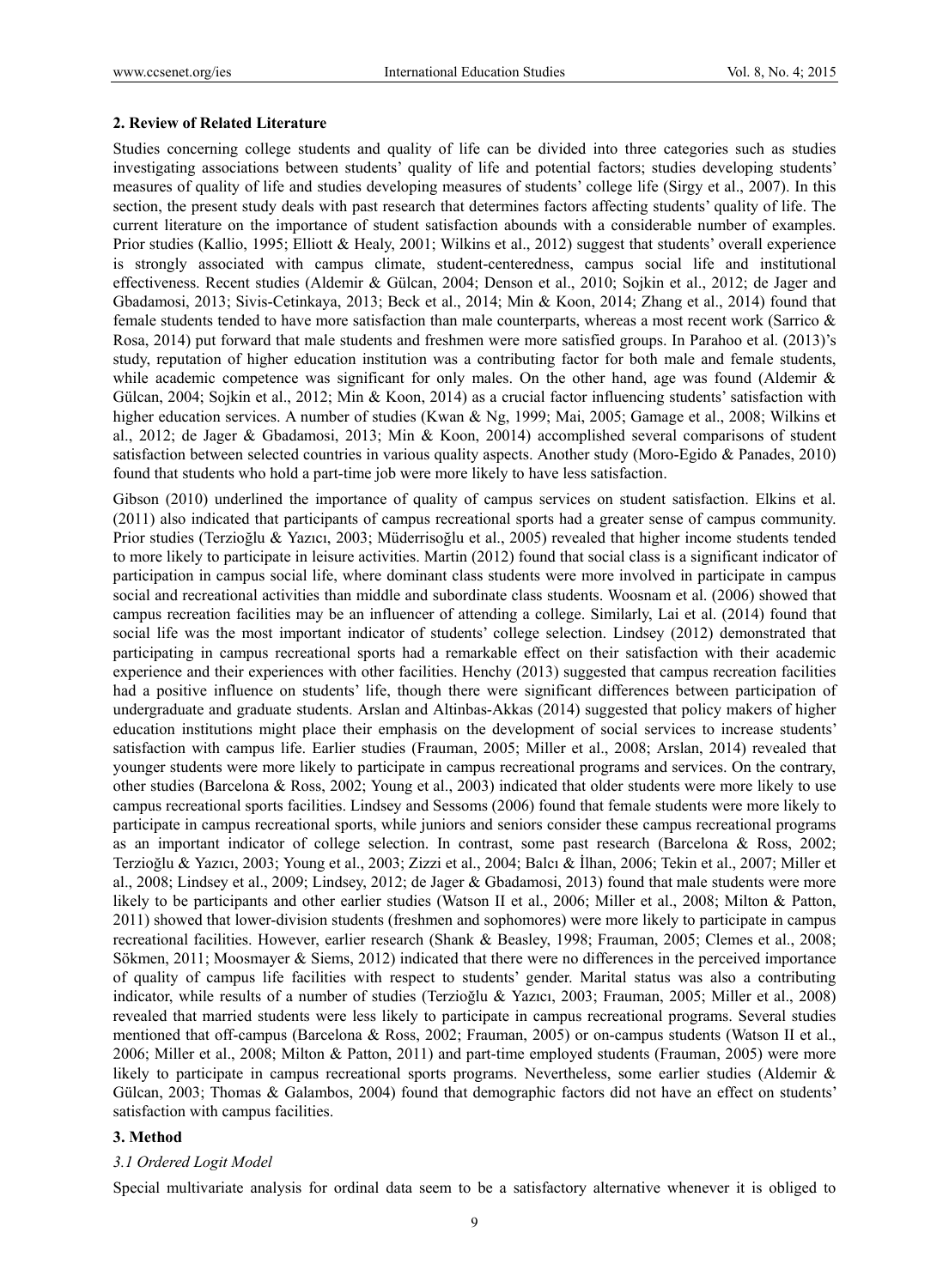control possible confounding factors or a consideration of several potential factors is required. Possible response of quality of life or satisfaction questionnaires on a generally Likert-type scale in five or seven points corresponds to an ordinal dependent variable with a single dimension (Abreu et al., 2008). Since the outcomes are clearly ordered, the researcher should consider the fact that the dependent variable is both ordinal and discrete. When the dependent variable shows these two characteristics simultaneously, ordered logit and probit models are the most frequently used and convenient methods to estimate models with more than two outcomes (Borooah, 2002).

The interpretation of the ordered logit model can be simply performed in terms of odds ratios for cumulative probabilities which also enable the model to have potentially greater power than ordinary multicategory logit models (Long, 1997; Agresti, 1996). Let  $\{\pi_1, \pi_2, \ldots, \pi_i\}$  and *Y* denote the response probabilities and a nominal variable with *j* categories, respectively. Hence, for each possible *j*, the cumulative probabilities represent the corresponding probabilities where the response *Y* falls in category *j* or below. In that sense, the *j*th cumulative probability is shown as the following (Agresti, 1996):

$$
P(Y \le j) = \pi_1 + \dots + \pi_j \qquad j = 1, \dots, J \tag{1}
$$

The conditional probabilities for the ordered outcomes with respect to the cumulative probabilities can be determined as

$$
Pr(y_i = j | x_i) = \begin{cases} F(\alpha_1 + x_i \beta) & j = 1 \\ F(\alpha_j + x_i \beta) - F(\alpha_{j-1} + x_i \beta) & 1 < j \le J - 1 \\ 1 - F(\alpha_{j-1} + x_i \beta) & j = J \end{cases}
$$
(2)

which enable to retrieve the predicted probabilities from the model related to a response (Power & Xie, 2000). Since  $j = 1, \ldots, J-1$ , the logits of the first  $J-1$  cumulative probabilities can be given as

$$
logit[P(Y \le j)] = log\left(\frac{P(Y \le j)}{1 - P(Y \le j)}\right) = log\left(\frac{\pi_1 + ... + \pi_j}{\pi_{j+1} + ... + \pi_j}\right)
$$
(3)

which are called cumulative logits. Ordinal models allow a framework for all  $J - 1$  cumulative logits. For instance, when  $J = 3$ , models are able to explain both  $\log[\pi_1/(\pi_2 + \pi_3)]$  and  $\log[(\pi_1 + \pi_2)/\pi_3]$  simultaneously. Suppose that *X* denotes a predictor and  $j = 1, \ldots, J-1$ , the proportional odds model can be introduced as

$$
logit[P(Y \le j)] = \alpha_j + \beta_x \tag{4}
$$

where *β* parameter describes the effect of *X* on the log odds of response in category *j* or below. For the collapsed response scale, the model can be interpreted using odds ratios. The log of odds ratios are the differences between the cumulative logits at various values of *x*. Due to the proportional property, the model in Equation (4) refers to a proportional odds model. Particularly, for  $x_2 - x_1 = 1$ , the odds of response below any given category multiply by  $e^{\beta}$  for each unit increase in *X* and since the model holds with  $\beta = 0$ , then *X* and *Y* are statistically independent (Agresti, 1996).

Maximum likelihood estimation of parameters for the ordered probability models purposes to explore the estimates of  $a_i$ 's and  $\beta$ 's that maximize the joint probability of obtaining the observed values. For each of the *J* values of the ordered response, the likelihood can be written as

$$
L = \prod_{i=1}^{n} \prod_{j=1}^{J} \Pr(y_i = j | x_i)^{d_{ij}}
$$
(5)

where  $d_{ij} = 1$  if  $y_i = j$ , and 0 otherwise. Hence, for any observation, the  $d_{ij}$  refer to a set of *J* dummy variables, only one of which equals to 1. The log-likelihood with respect to model quantities for the cumulative logit and probit models is given by as follows (Powers & Xie, 2000):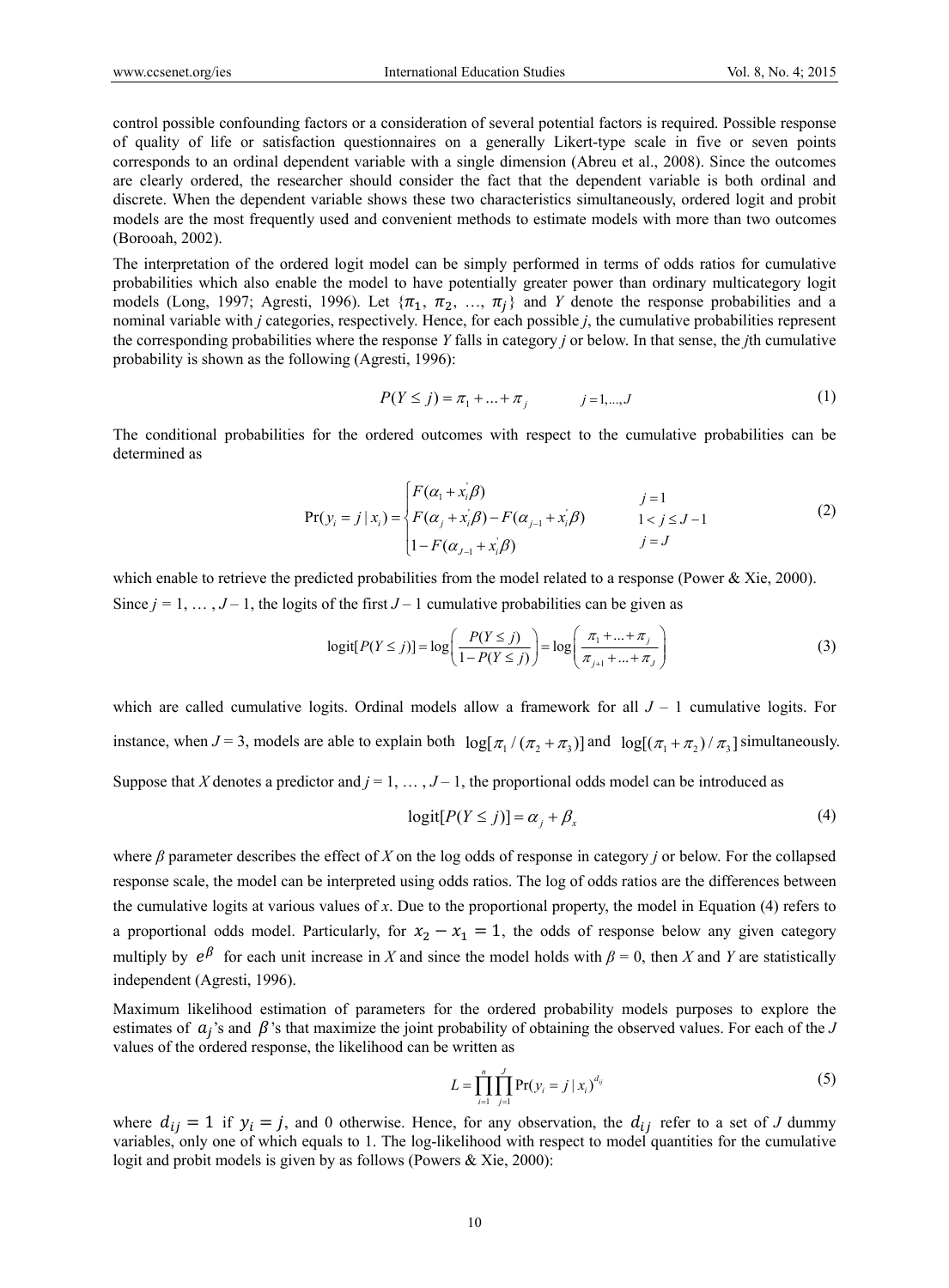$$
\log L = \sum_{i=1}^{n} \sum_{j=1}^{J} d_{ij} \log [F(\alpha_j + x_i/\beta) - F(\alpha_{j-1} + x_i/\beta)] \tag{6}
$$

The parallel regression or proportional odds assumption is a critical assumption of the ordered logit and probit models. It proposes that if there is a variable which influences the likelihood of an event being in the ordered categories then it is assumed that the coefficients linking the variable value to the different outcomes will be the same across all the outcomes (Borooah, 2002). Since *τ*'s are thresholds or cut points, Equation (1) can be re-written as

$$
Pr(y \le m \mid x) = F(\tau_m - x\beta)
$$
\n<sup>(7)</sup>

for  $m = 1$  to  $J - 1$ . Equation (7) shows that ordinal regression model is analogous to  $J - 1$  binary regressions with the critical assumption that the slope coefficients are identical across each regression. The parallel regression assumption can be tested through a comparison among the estimate from the  $J-1$  binary regressions:

$$
Pr(y \le m \mid x) = F(\tau_m - x\beta_m)
$$
\n(8)

In Equation (8), the model enables the *β*'s to differ across equations. So, the parallel regression assumption implies that  $\beta_1 = \beta_2 = ... = \beta_{J-1}$ . In that manner, the estimated coefficients should be close to satisfy the parallel regression assumption. A Wald test proposed by Brant (1990) provides a test procedure of parallel regression assumption for individual variables that overcomes the likelihood ratio test (Long & Freeze, 2001). *3.2 Study Design, Sample and Data Collection* 

The study was conducted between October and March 2012 on a university campus located in Erzurum, northeast of Turkey which offers a variety of campus recreational sports and cultural services including football stadium, multi-purpose sports center, bowling/pool hall, gym, tennis court, and movie theater, etc. Established in 1957, Atatürk University is one of the leading universities in Turkey with respect to the number of students and experienced academic staff. It is the seventh oldest university in the country (D. Günay  $\&$  A. Günay, 2011). The study utilized the data from a self-administered and written-questionnaire which was distributed to 1,000 undergraduate students. The corresponding survey performs a stratified sampling method in parallel with the number of students to keep the level of representation both proportional and as high as possible. The Cronbach alpha value was found as 0.767 satisfying the minimum 0.70 recommended by Nunnally (1978) for relatively high internal consistency. The questionnaire involved detailed questions about both respondents' campus recreational sports and cultural facilities participation and their demographic background. According to the statistics of Selection and Placement Center of Turkey (OSYM, 2012), the total number of undergraduate students in Atatürk University during the sample period was 35,604. The minimum sample size of the questionnaire was calculated with respect to the following formula

$$
n = \frac{NPQZ^2}{(N-1)d^2 + PQZ^2}
$$
\n
$$
(9)
$$

where *n* denotes the sample size; *N* denotes the population size;  $P =$  the probability of the occurrence for a given event;  $Q = 1 - P$ ; *Z* denotes the test statistic under the  $(1 - \alpha)\%$  significance level; and finally *d* denotes the tolerance. In this respect, the minimum representative sample size of the survey can be calculated as follows (Özer, 2004):

$$
n = \frac{(35,604)(0.5)(0.5)(1.96)^{2}}{(35,604-1)(0.05)^{2} + (0.5)(0.5)(1.96)^{2}} \approx 380
$$
 (10)

As shown in Equation (10), 1,000 respondents exceed the number of minimum sample size.

## **4. Results**

#### *4.1 Descriptive Statistics*

Table 1 indicates the descriptive statistics of variables used in the fitted model. Almost half of the respondents (48.4%) were generally dissatisfied with campus recreational sports and cultural activities and dramatically only 3.4% of them were very satisfied with these facilities. As shown in Table 1, almost half of the respondents (50.4%) were female students and almost 37% of them (37.4%) were aged between twenty and twenty one. More than half of the respondents (63.5%) were studying in social sciences or educational sciences and more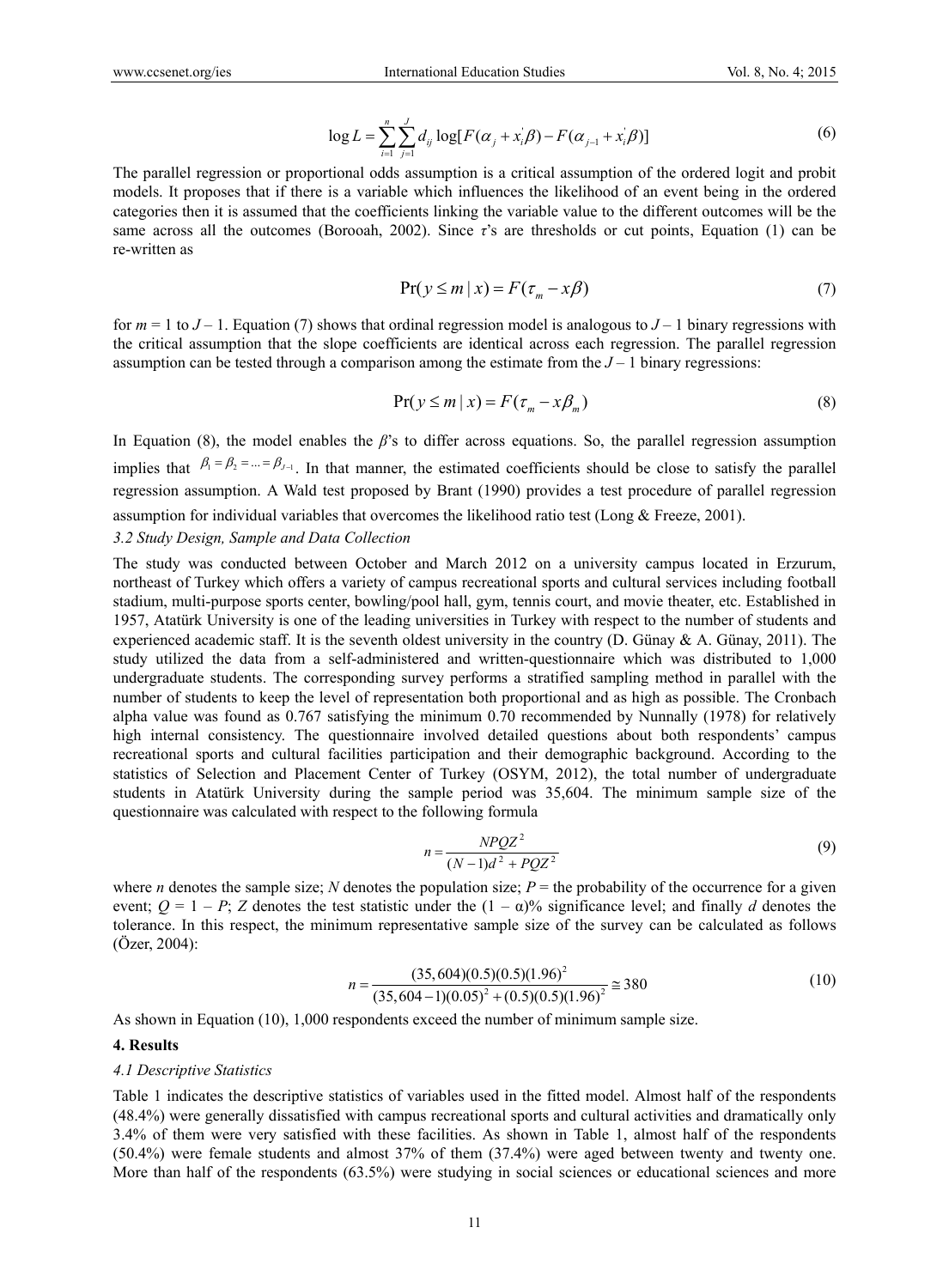than half of them (55%) were freshmen or juniors. Considering the monthly education loan during the sample period was 300 Turkish Liras (TL), nearly 40% of the respondents (40.6%) had more than 400 TL monthly expense, while more than half of them had an additional educational (52.7%) or a tutition loan (57%) from the goverment, respectively. Regarding the type of music that the respondents listening, almost 38% of the respondents (37.6%) have declared that they did not listen any regular kind of music, while classical/folk songs (24.7%) and popular music (23.4%) came second and third, respectively. The respondents generally prefer to spend with their friends (39.5%) as a leisure time activity, while reading (14.%) and sports activities (12.9%) were their second choice. It was noteworthy that cultural activities (8.%) were their least preference to spend their leisure time.

| Variable                    | Frequency | Percent | <b>Variable</b>             | <b>Frequency Percent</b> |       |
|-----------------------------|-----------|---------|-----------------------------|--------------------------|-------|
| Gender                      |           |         | <b>Type of music</b>        |                          |       |
| Male                        | 496       | 49.60   | Popular                     | 234                      | 23.40 |
| Female                      | 504       | 50.40   | Rock/metal                  | 141                      | 14.10 |
| Age group                   |           |         | Classical/Folk songs        | 247                      | 24.70 |
| $18 - 19$                   | 165       | 16.50   | Any kind of music           | 376                      | 37.60 |
| $20 - 21$                   | 374       | 37.40   | <b>Tuition loan</b>         |                          |       |
| $22 - 23$                   | 287       | 28.70   | Yes                         | 430                      | 43.00 |
| 24 and older                | 174       | 17.40   | N <sub>0</sub>              | 570                      | 57.00 |
| Faculty                     |           |         | <b>Educational loan</b>     |                          |       |
| Social sciences             | 395       | 39.50   | Yes                         | 473                      | 47.30 |
| Applied sciences            | 249       | 24.90   | N <sub>0</sub>              | 527                      | 52.70 |
| Health sciences             | 86        | 8.60    | Leisure time activity       |                          |       |
| <b>Educational</b> sciences | 270       | 27.00   | Watching TV                 | 134                      | 13.40 |
| <b>Class standing</b>       |           |         | Sports activities           | 129                      | 12.90 |
| Freshman                    | 287       | 28.70   | Reading                     | 140                      | 14.00 |
| Sophomore                   | 227       | 22.70   | Cultural activities         | 80                       | 8.00  |
| Junior                      | 263       | 26.30   | Web browsing                | 122                      | 12.20 |
| Senior/Super senior         | 223       | 22.30   | Spending time with friends  | 395                      | 39.50 |
| <b>Monthly expense</b>      |           |         | <b>General satisfaction</b> |                          |       |
| 200 TL and less             | 214       | 21.40   | Very dissatisfied           | 220                      | 22.00 |
| $201$ TL $-$ 400 TL         | 380       | 38.00   | Dissatisfied                | 264                      | 26.40 |
| More than 400 TL            | 406       | 40.60   | Neutral                     | 244                      | 24.40 |
|                             |           |         | Satisfied                   | 238                      | 23.80 |
|                             |           |         | Very satisfied              | 34                       | 3.40  |

| Table 1. Descriptive statistics of variables |  |
|----------------------------------------------|--|
|----------------------------------------------|--|

Table 2 gives satisfaction level for selected responses. As shown in Table 2, almost 39% and 35% of the respondents were very dissatisfied or dissatisfied with facilities for cultural (38.5%) and sports (35.2%) activities on campus, respectively. Their dissatisfaction arises for the announcement for these activities when the relevant percentage increases to 55.2% for cultural and 53.1% for sports activities. Moreover, more than 40% of the respondents were not generally satisfied with courtesy of facility workers and in parallel, they also do not think that managers conscientiously pay attention for campus sports with relatively high (almost 45%) dissatisfaction scores. The survey also investigates the students' opinions on the spring festival. Similarly, relatively higher dissatisfaction scores for schedule (46.8%), place (52.5%), general organization (47.5%), and campus security (52.1%) of the spring festival suggest a significant improvement for this facility.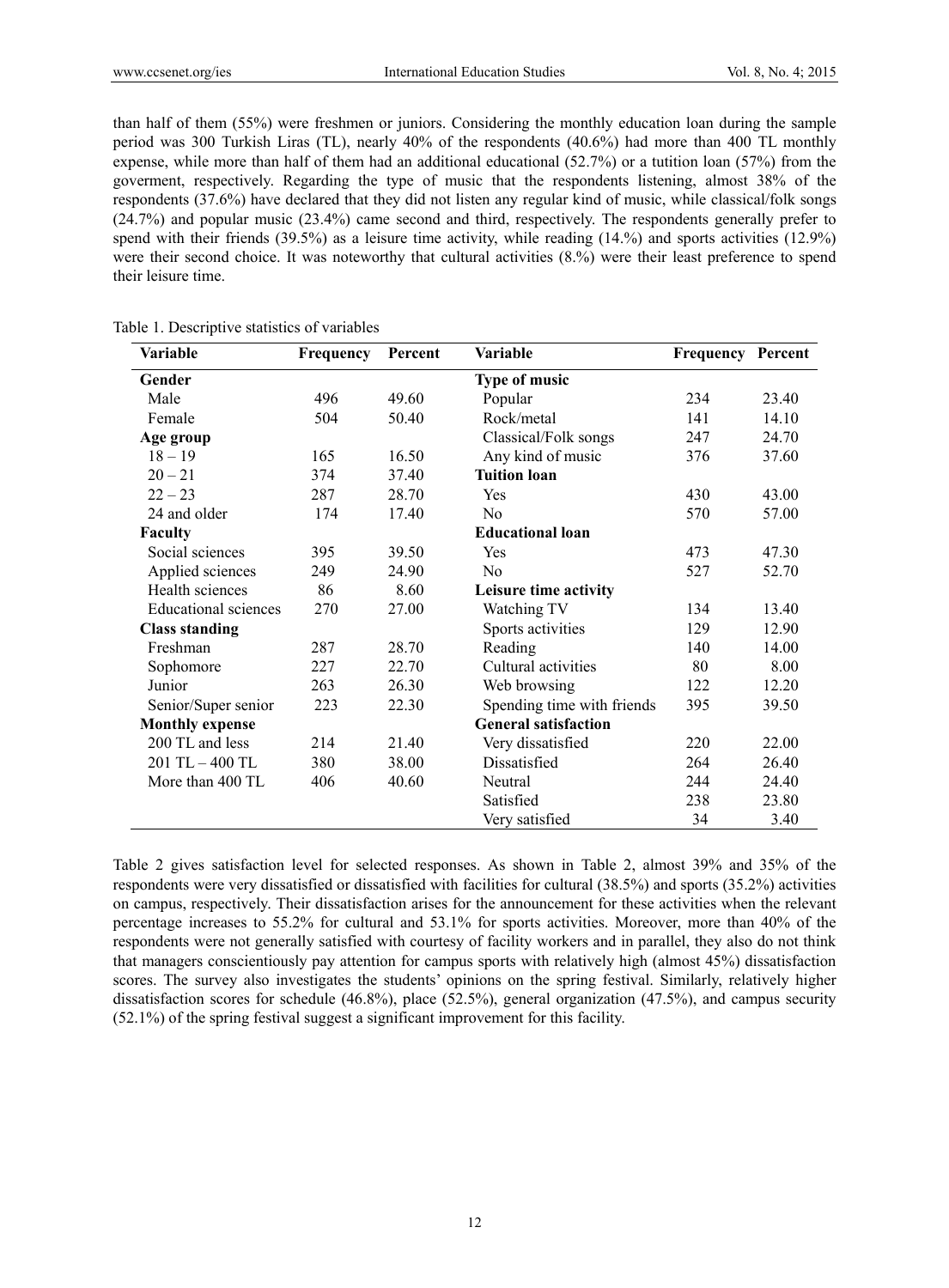|                                                                           | Satisfaction Level   |         |              |       |         |                             |           |       |                |                       |
|---------------------------------------------------------------------------|----------------------|---------|--------------|-------|---------|-----------------------------|-----------|-------|----------------|-----------------------|
| Satisfaction with                                                         | Very<br>dissatisfied |         | Dissatisfied |       | Neutral |                             | Satisfied |       | Very satisfied |                       |
|                                                                           | Freq.                | Percent | Freq.        |       |         | Percent Freq. Percent Freq. |           |       |                | Percent Freq. Percent |
| Facilities for cultural activities                                        | 137                  | 13.70   | 248          | 24.80 | 254     | 25.40                       | 324       | 32.40 | 37             | 3.70                  |
| Announcement for cultural<br>activities                                   | 240                  | 24.00   | 312          | 31.20 | 195     | 19.50                       | 225       | 22.50 | 28             | 2.80                  |
| Facilities for sports activities                                          | 132                  | 13.20   | 220          | 22.00 | 288     | 28.80                       | 318       | 31.80 | 42             | 4.20                  |
| Announcement for sports<br>activities                                     | 229                  | 22.90   | 302          | 30.20 | 207     | 20.70                       | 216       | 21.60 | 46             | 4.60                  |
| Courtesy of facility workers                                              | 209                  | 20.90   | 195          | 19.50 | 321     | 32.10                       | 236       | 23.60 | 39             | 3.90                  |
| Managers' attention for sports<br>and cultural activities                 | 192                  | 19.20   | 257          | 25.70 | 243     | 24.30                       | 233       | 23.30 | 75             | 7.50                  |
| Required equipment of<br>university for sports and<br>cultural activities | 164                  | 16.40   | 256          | 25.60 | 286     | 28.60                       | 233       | 23.30 | 61             | 6.10                  |
| Schedule of the spring festival                                           | 303                  | 30.30   | 165          | 16.50 | 186     | 18.60                       | 225       | 22.50 | 121            | 12.10                 |
| Place of the spring festival                                              | 269                  | 26.90   | 256          | 25.60 | 273     | 27.30                       | 159       | 15.90 | 43             | 4.30                  |
| General organization of the<br>spring festival                            | 240                  | 24.0    | 239          | 23.90 | 278     | 27.80                       | 191       | 19.10 | 52             | 5.20                  |
| Campus security during the<br>spring festival                             | 296                  | 29.60   | 225          | 22.50 | 260     | 26.00                       | 165       | 16.50 | 54             | 5.40                  |

|  | Table 2. Frequencies and percentages for the respondents' satisfaction levels of selected campus facilities |  |  |
|--|-------------------------------------------------------------------------------------------------------------|--|--|
|  |                                                                                                             |  |  |

Table 3 presents the respondents' agreement levels on selected statements concerning campus sports and cultural facilities. Almost 39% of the respondents (38.50%) declared that sports and cultural activities on campus did not generally meet their expectations. On the other hand, more than half of them (58.40%) did not complain about a public-open campus. 40% of the respondents claimed that they did not have enough leisure time for sports and cultural activities, while almost half of them (48.50%) did not participate in campus sports and cultural activities. More than half of the respondents (55.40%) thought that sports and cultural activities were not organized for their interests and skills and almost 64% of them felt that university managers did not consider their views on these activities. The respondents expect a much modern campus claiming their opinions on modern museum (73.5%), theater (78.4%), and sports center (75.2%) agreement. They also anticipate a more competitive (73.2%) campus sports facilities to host various sport events (75.2%) among different universities. The respondents definitely underline the role of voluntary sports and cultural clubs (81.7%) on improving sports and cultural activities on their campus.

|  | Table 3. Frequencies and percentages for the respondents' opinions of campus sports and cultural facilities |  |  |  |  |
|--|-------------------------------------------------------------------------------------------------------------|--|--|--|--|
|  |                                                                                                             |  |  |  |  |

|                                                                         |                        | Agreement Level                                                       |          |       |         |       |       |       |                     |       |  |
|-------------------------------------------------------------------------|------------------------|-----------------------------------------------------------------------|----------|-------|---------|-------|-------|-------|---------------------|-------|--|
| <b>Statement</b>                                                        | Definitely<br>disagree |                                                                       | Disagree |       | Neutral |       | Agree |       | Definitely<br>agree |       |  |
|                                                                         |                        | Freq. Percent Freq. Percent Freq. Percent Freq. Percent Freq. Percent |          |       |         |       |       |       |                     |       |  |
| "My expectations meet with<br>campus sports and cultural<br>activities" | 140                    | 14.0                                                                  | 245      | 24.50 | 331     | 33.10 | 246   | 24.6  | 38                  | 3.80  |  |
| "Sports and cultural activities"<br>should not be public-open"          | 410                    | 41.0                                                                  | 174      | 1740  | 72      | 7.20  | 151   | 15 10 | 193                 | 19.30 |  |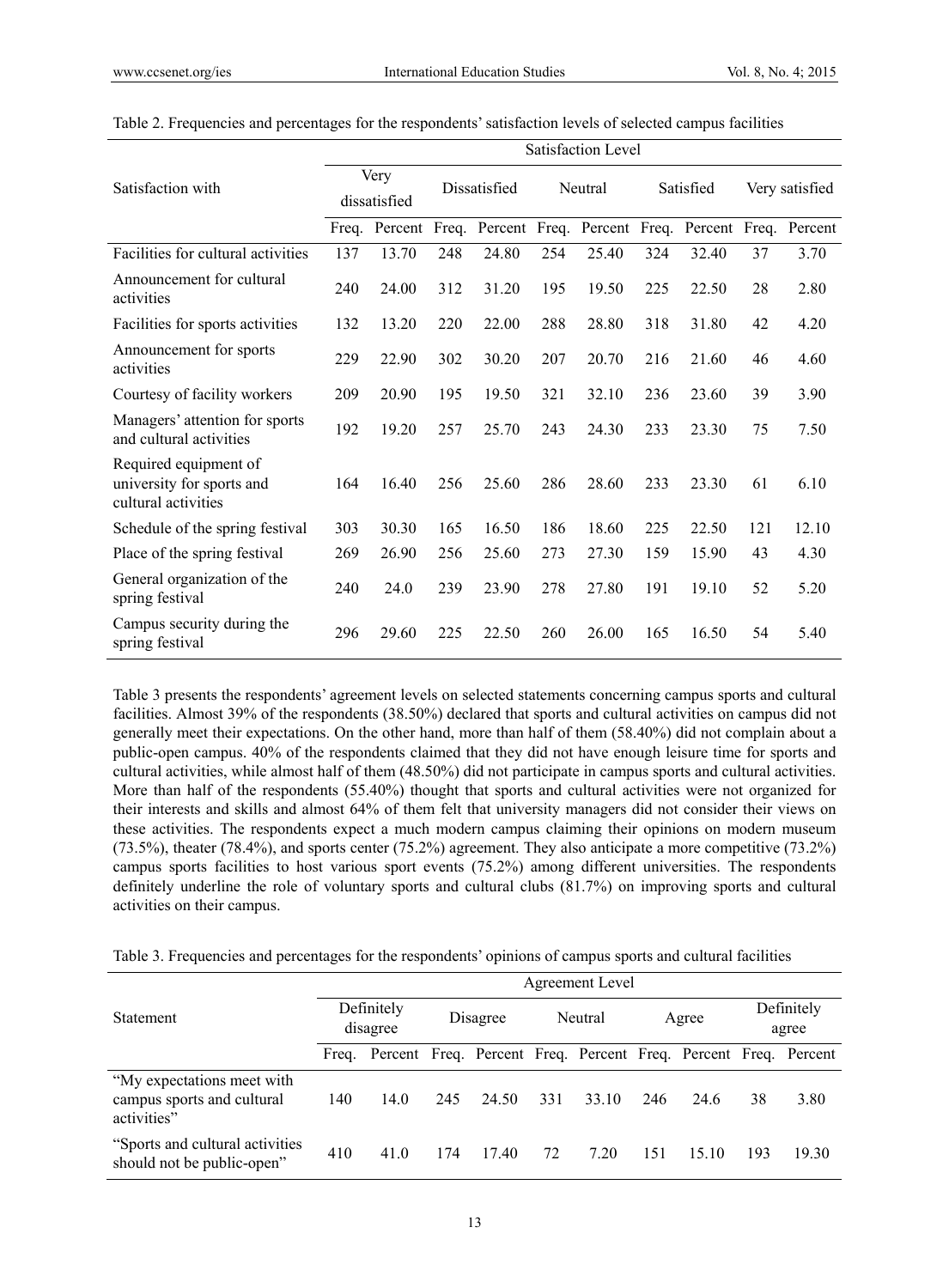| "I have enough leisure time<br>for sports and cultural<br>activities                                           | 143 | 14.30 | 257 | 25.70 | 369 | 36.90 | 149 | 14.90 | 82  | 8.20  |
|----------------------------------------------------------------------------------------------------------------|-----|-------|-----|-------|-----|-------|-----|-------|-----|-------|
| "Sports and cultural activities<br>match with my interests and<br>skills"                                      | 258 | 25.80 | 296 | 29.60 | 292 | 29.20 | 122 | 12.20 | 32  | 3.20  |
| "I participate in campus sports<br>and cultural activities"                                                    | 244 | 24.40 | 241 | 24.10 | 323 | 32.30 | 117 | 11.70 | 75  | 7.50  |
| "University takes my<br>complaints and suggestions<br>into consideration on sports<br>and cultural activities" | 350 | 35.0  | 289 | 28.90 | 255 | 25.50 | 68  | 6.80  | 38  | 3.80  |
| "University should build a<br>modern museum"                                                                   | 49  | 4.90  | 56  | 5.60  | 160 | 16.0  | 272 | 27.20 | 463 | 46.30 |
| "University should build a<br>modern theater"                                                                  | 43  | 4.30  | 63  | 6.30  | 110 | 11.0  | 279 | 27.90 | 505 | 50.5  |
| "University should provide"<br>modern facilities for more<br>advanced sports competitions                      | 52  | 5.20  | 72  | 7.20  | 144 | 14.40 | 271 | 27.10 | 461 | 46.10 |
| "University should host sports<br>competitions among different<br>universities"                                | 93  | 9.30  | 72  | 7.20  | 83  | 8.30  | 282 | 28.20 | 470 | 47.0  |
| "Voluntary sports and cultural<br>clubs should work more<br>effectively"                                       | 52  | 52.0  | 47  | 4.70  | 84  | 8.40  | 260 | 26.0  | 557 | 55.70 |

## *4.2 Estimation Results*

Table 4 indicates the ordered logit model estimation results to determine the influencing factors of student satisfaction with campus recreational and cultural activities. The dependent variable of this study was the students' overall satisfaction with campus recreational sports and cultural facilities, which was ordinal in nature, where 1, 2, 3, 4, and 5 stand for 'very dissatisfied', 'dissatisfied', 'neutral', 'satisfied', and 'very satisfied', respectively. Therefore, an ordered logit model was used to analyze the impact of independent variables on the underlying dependent variable in Stata 11.2. Dummy variables were used in the statistical model to illustrate the estimation results regarding five categories. The model was statistically significant at 99% level of significance and fitted well with very small values of Akaike and Bayesian Information Criteria. The interpretation of the estimates was performed using the corresponding odds ratios (OR). Accordingly, age was a significant factor affecting campus sports and cultural facilities satisfaction, while holding all other variables constant, the odds of very satisfied versus the combined satisfaction levels were 0.69 times (OR = 0.69,  $p < .05$ , 95% CI = 047 – 1.00) lower than other age groups. Likewise, the odds of the combined categories of very satisfied, satisfied, neutral, and dissatisfied versus very dissatisfied were 0.69 time lower for other age groups, given the other variables were held constant in the model. Similarly, the fitted model suggests that the odds of very satisfied social sciences students were 0.74 times (OR = 0.74,  $p < .05$ , 95% CI = 0.56 – 0.98) lower than other faculty categories. Relatively higher income students were found as less likely to be satisfied than other income categories, holding other variables constant, since the odds of respondents who had more than 400 TL monthly income were 0.63 times (OR =  $0.63$ ,  $p < 0.01$ , 95% CI =  $0.46 - 0.87$ ) lower than the combined other income levels. Classical or folk music listeners were less likely to be satisfied than the combined other types of music, while the odds of these respondents were 0.67 times (OR = 0.67,  $p < .01$ , 95% CI = 0.50 – 0.91) lower than the combined categories. Finally, the odds of tuition loan holders were 0.78 times (OR =  $0.78$ ,  $p < .05$ ,  $95\%$  CI =  $0.61 - 0.99$ ) lower than non-holders.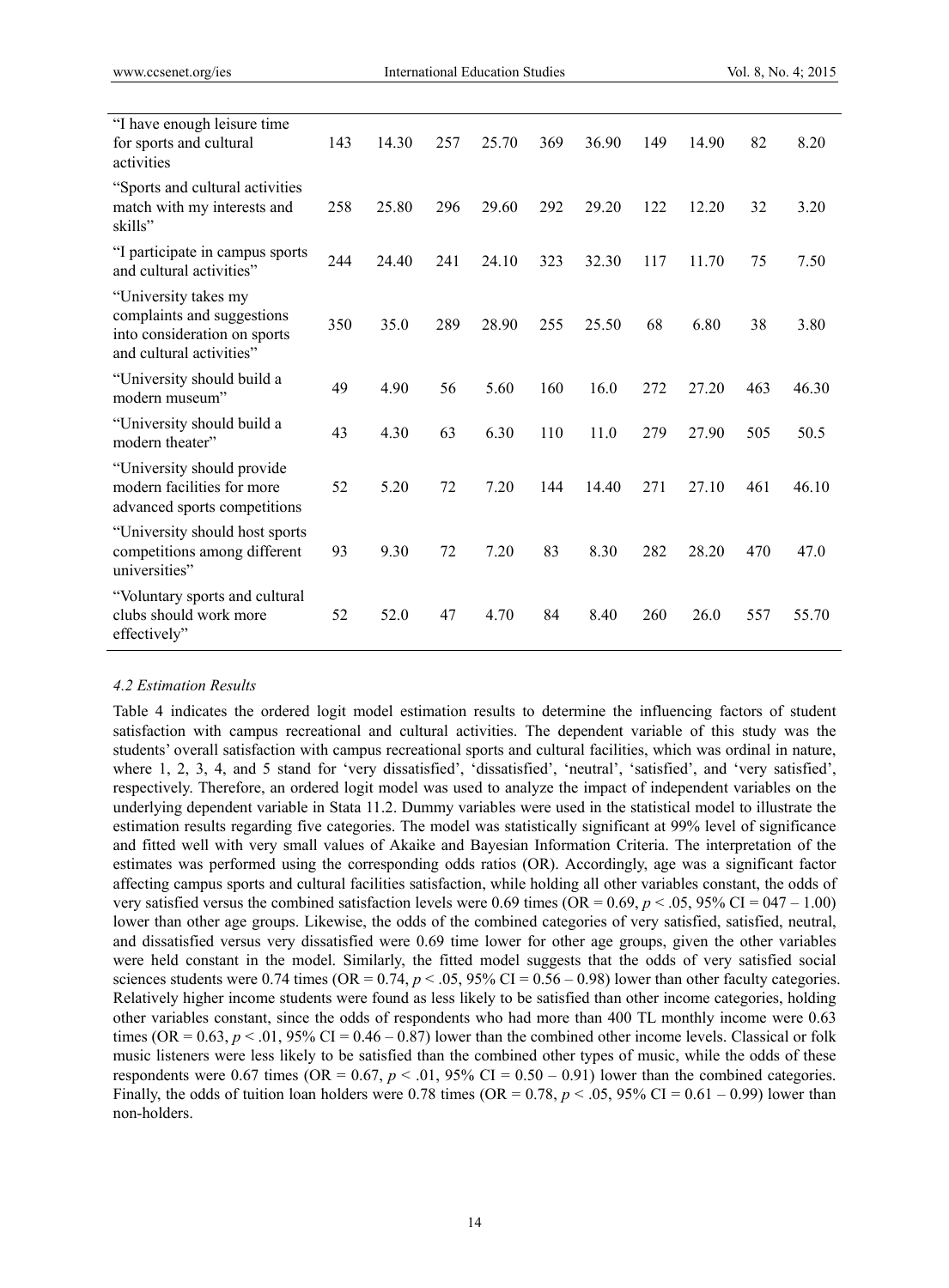| <b>Independent variable</b>                | <b>OR</b> | Std. Err. | $\mathbf{z}$ | Sig.      | [95% CI]      |
|--------------------------------------------|-----------|-----------|--------------|-----------|---------------|
| Gender                                     |           |           |              |           |               |
| Female                                     | 1.09      | 0.134     | 0.70         | 0.484     | 0.86,<br>1.39 |
| Age group (base 24 and older)              |           |           |              |           |               |
| $18 - 19$                                  | 0.94      | 0.226     | $-0.26$      | 0.794     | 0.59,<br>1.50 |
| $20 - 21$                                  | 0.69      | 0.132     | $-1.96$      | $0.049**$ | 0.47,<br>1.00 |
| $22 - 23$                                  | 0.79      | 0.138     | $-1.36$      | 0.174     | 0.56,<br>1.11 |
| <b>Faculty (base Educational sciences)</b> |           |           |              |           |               |
| Social sciences                            | 0.74      | 0.107     | $-2.07$      | $0.039**$ | 0.56, 0.98    |
| Applied sciences                           | 0.78      | 0.125     | $-1.56$      | 0.118     | 0.57, 1.07    |
| Health sciences                            | 0.79      | 0.182     | $-1.02$      | 0.306     | 0.50, 1.24    |
| <b>Year of education (base Freshman)</b>   |           |           |              |           |               |
| Sophomore                                  | 0.86      | 0.148     | $-0.90$      | 0.368     | 0.61, 1.21    |
| Junior                                     | 0.94      | 0.171     | $-0.34$      | 0.732     | 0.66, 1.34    |
| Senior/Super senior                        | 0.83      | 0.171     | $-0.90$      | 0.370     | 0.56, 1.24    |
| Monthly expense (base 200 TL and less)     |           |           |              |           |               |
| 201 TL-400 TL                              | 0.78      | 0.123     | $-1.56$      | 0.119     | 0.58, 1.06    |
| More than 400 TL                           | 0.63      | 0.104     | $-2.78$      | $0.005*$  | 0.46, 0.87    |
| Type of music (base Any kind of music)     |           |           |              |           |               |
| Pop                                        | 1.13      | 0.171     | 0.79         | 0.428     | 0.84,<br>1.52 |
| Rock/metal                                 | 0.77      | 0.136     | $-1.46$      | 0.144     | 0.55,<br>1.09 |
| Classical/Folk songs                       | 0.67      | 0.101     | $-2.62$      | $0.009*$  | 0.50, 0.91    |
| <b>Tuition loan</b>                        |           |           |              |           |               |
| Yes                                        | 0.78      | 0.098     | $-2.02$      | $0.044**$ | 0.61, 0.99    |
| <b>Educational loan</b>                    |           |           |              |           |               |
| Yes                                        | 0.99      | 0.124     | $-0.05$      | 0.963     | 0.78, 1.27    |
| /cut1                                      | $-2.27$   | 0.292     |              |           |               |
| /cut2                                      | $-1.03$   | 0.284     |              |           |               |
| /cut3                                      | 0.06      | 0.283     |              |           |               |
| /cut4                                      | 2.45      | 0.322     |              |           |               |
| Number of observations: 1000               |           |           |              |           |               |
| Log-likelihood full model: -1464.658       |           |           |              |           |               |
| Log-likelihood intercept only: -1485.501   |           |           |              |           |               |
| LR chi-square(17): 41.69                   |           |           |              |           |               |
| Prob. $>$ chi-square: 0.0007               |           |           |              |           |               |
| $\rho^2$ : 0.067                           |           |           |              |           |               |
| Akaike Information Criterion: 2.971        |           |           |              |           |               |
| Bayesian Information Criterion: -3833.377  |           |           |              |           |               |
| *significant at 99%; **significant at 95%. |           |           |              |           |               |

Table 4. Ordered logit model estimation of the factors affecting student satisfaction with campus recreational sports and cultural facilities

# *4.3 Model Specification*

Table 5 indicates the parallel regression assumption proposed by Brant (1990). Since the null hypothesis is that there is no difference in the coefficients between models, a non-significant result guarantees that the parallel regression assumption is not violated. Since both the overall significance ( $\chi^2$  = 57.75, *p* > .05, df = 51) and all other significance levels in Table 1 were higher than 95% level of significance, the estimation results of the fitted model was statistically sound.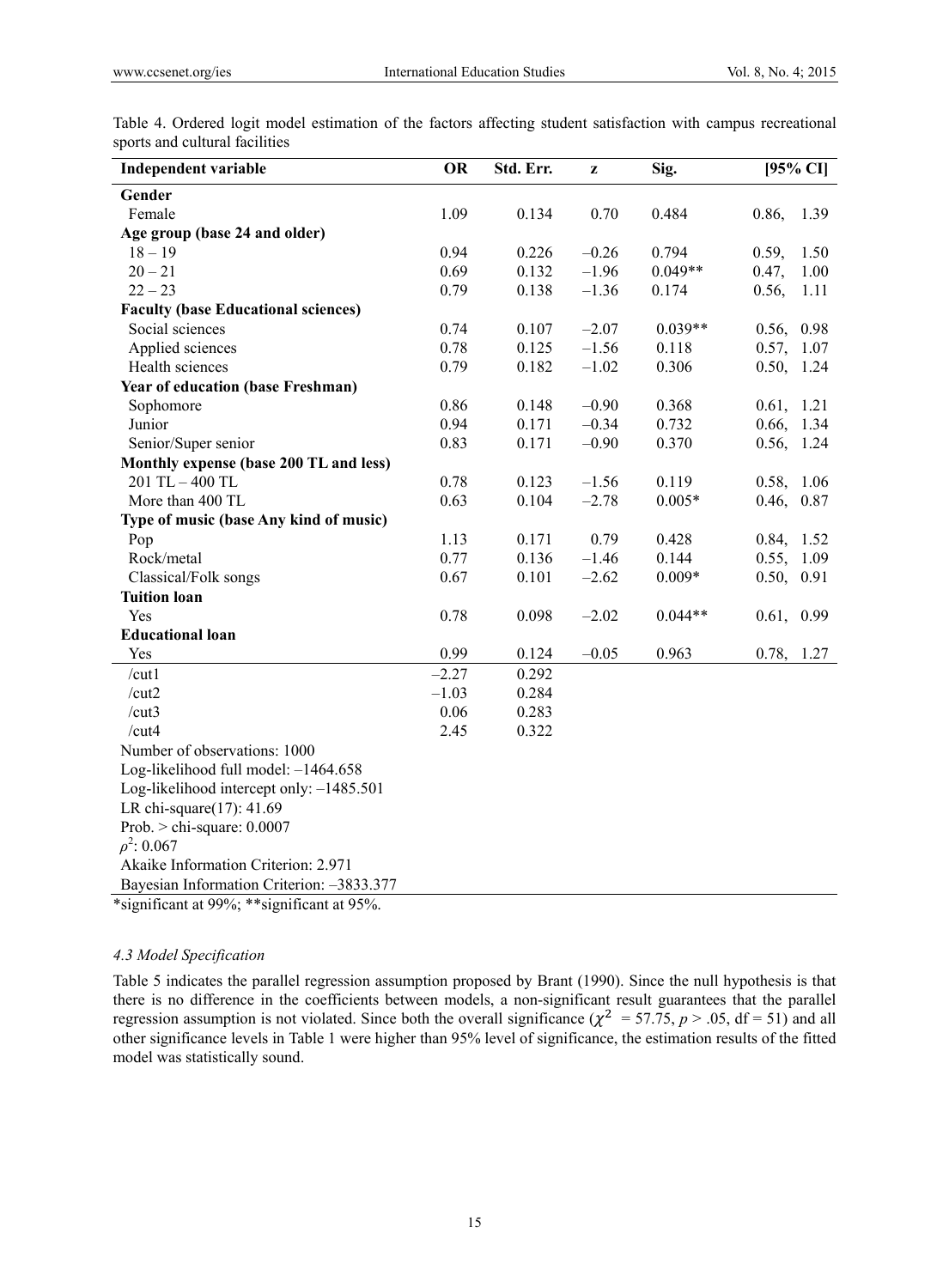|  |  | Table 5. Brant test of parallel regression assumption |
|--|--|-------------------------------------------------------|
|  |  |                                                       |

| Independent variable     | Chi-square | Sig.  | d.f.                    |
|--------------------------|------------|-------|-------------------------|
| All                      | 57.75      | 0.240 | 51                      |
| Gender                   |            |       |                         |
| Female                   | 7.16       | 0.067 | 3                       |
| Age group                |            |       |                         |
| $18 - 19$                | 0.93       | 0.819 | 3                       |
| $20 - 21$                | 3.23       | 0.358 | $\overline{\mathbf{3}}$ |
| $22 - 23$                | 0.82       | 0.845 | $\overline{3}$          |
| Faculty                  |            |       |                         |
| Social Sciences          | 4.27       | 0.234 | $\mathfrak{Z}$          |
| <b>Health Sciences</b>   | 0.44       | 0.932 | $\mathfrak{Z}$          |
| <b>Applied Sciences</b>  | 2.30       | 0.512 | $\overline{3}$          |
| <b>Year of education</b> |            |       |                         |
| Sophomore                | 4.68       | 0.197 | $\mathfrak{Z}$          |
| Junior                   | 5.59       | 0.133 | $\overline{\mathbf{3}}$ |
| Senior/Super senior      | 10.81      | 0.013 | $\overline{3}$          |
| <b>Monthly expense</b>   |            |       |                         |
| 201 TL-400 TL            | 1.90       | 0.593 | $\mathfrak{Z}$          |
| More than $400$ TL       | 0.68       | 0.877 | $\overline{3}$          |
| <b>Type of music</b>     |            |       |                         |
| Pop                      | 3.65       | 0.302 | $\mathfrak{Z}$          |
| Rock/metal               | 0.25       | 0.969 | $\overline{\mathbf{3}}$ |
| Classical/Folk songs     | 4.76       | 0.190 | $\overline{3}$          |
| <b>Tuition loan</b>      |            |       |                         |
| Yes                      | 0.80       | 0.850 | 3                       |
| <b>Educational loan</b>  |            |       |                         |
| Yes                      | 1.59       | 0.662 | 3                       |

Table 6 exhibits the variance inflation factor (VIF) values of the relevant independent variables included in the fitted ordered logit model. Practically, variables which have VIF values more than 10 are considered as they lead to multicollinearity problem and biased results. As shown in Table 6, none of the independent variables had VIF values more than 10 confirming the absence of multicollinearity in the data.

## Table 6. Multicollinearity test

÷,

| Independent variable     | VIF  | 1/VIF |
|--------------------------|------|-------|
| Gender                   |      |       |
| Female                   | 1.18 | 0.846 |
| Age group                |      |       |
| $18 - 19$                | 2.49 | 0.401 |
| $20 - 21$                | 2.70 | 0.370 |
| $22 - 23$                | 2.01 | 0.497 |
| <b>Faculty</b>           |      |       |
| <b>Social Sciences</b>   | 1.54 | 0.648 |
| <b>Health Sciences</b>   | 1.53 | 0.652 |
| <b>Applied Sciences</b>  | 1.51 | 0.761 |
| <b>Year of education</b> |      |       |
| Sophomore                | 1.59 | 0.629 |
| Junior                   | 1.94 | 0.515 |
| Senior/Super senior      | 2.29 | 0.437 |
| <b>Monthly expense</b>   |      |       |
| $201$ TL $-$ 400 TL      | 1.80 | 0.555 |
| More than $400$ TL       | 1.98 | 0.504 |
| <b>Type of music</b>     |      |       |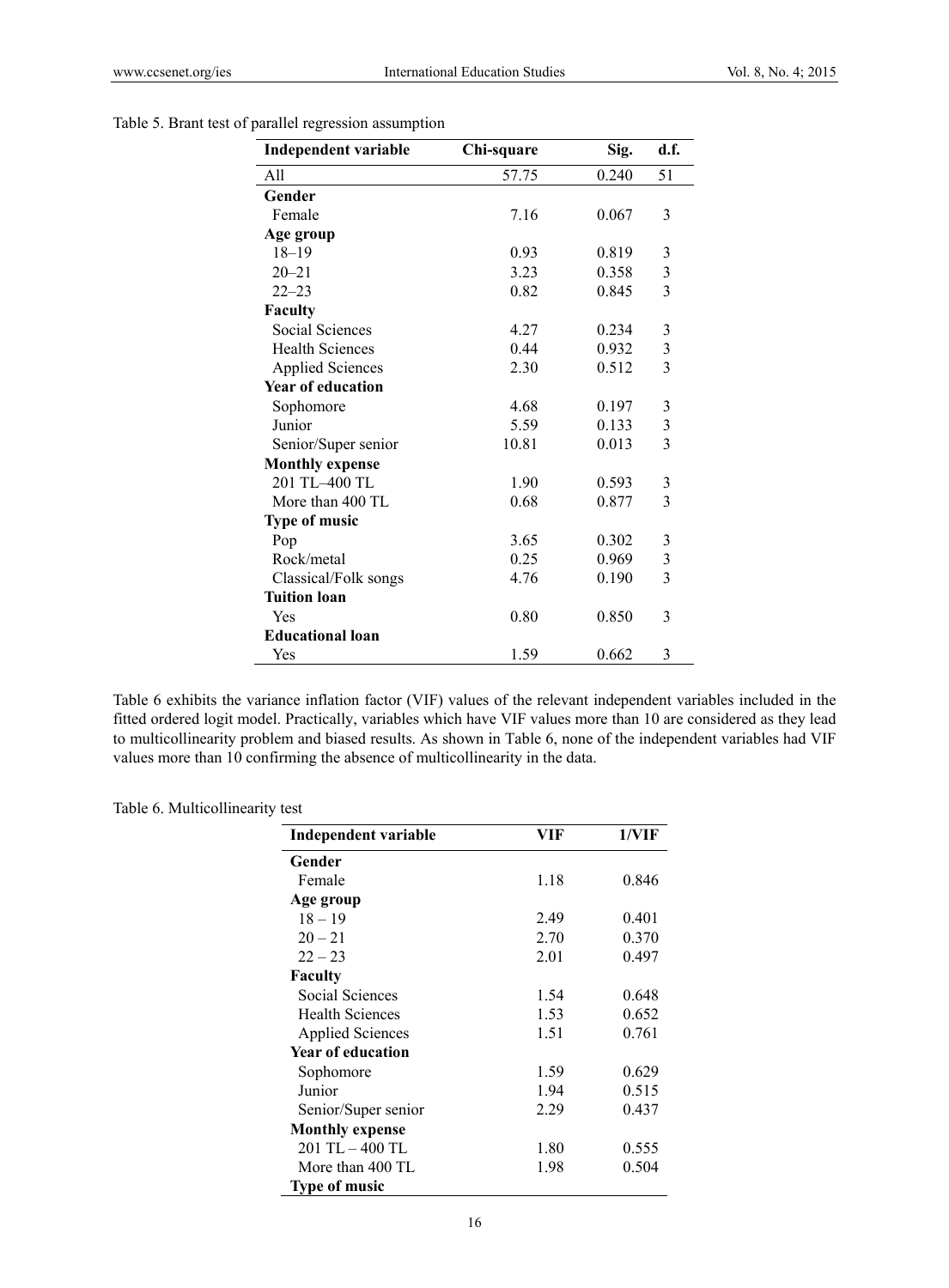| 1.27 | 0.787 |
|------|-------|
| 1.20 | 0.835 |
| 1.30 | 0.768 |
|      |       |
| 1 24 | 0.810 |
|      |       |
| 1 23 | 0.812 |
| 1 68 |       |
|      |       |

## **5. Discussion**

The main purpose of this paper was to assess student satisfaction in a well-known Turkish university with a particular focus on campus recreational sports and cultural activities. Though Atatürk University takes its respectable place on Turkish higher education system in terms of its experience and wide student network, facility management of this university has not been investigated in detail. Moreover, the number of specific studies exploring campus recreational sports and cultural activities is not satisfactory. In this context, this paper intends to fill the underlying gap in the service quality literature. Additionally, this paper attempts to determine the influencing demographic and socio-economic factors on campus sports and cultural activities satisfaction. Probably, this is the first effort to use a categorical data analysis method to give the detailed facility satisfaction determinants in Turkey.

The descriptive statistics indicated that about half of the students were generally very dissatisfied with campus sports and cultural services. Many studies which were carried out in Turkish sample (Terzioğlu & Yazıcı, 2003; Aldemir & Gülcan, 2004; Balcı & İlhan, 2006; Tekin et al., 2011; Sabbah & Aksoy, 2011; Sökmen, 2011; Arslan, 2014; Arslan & Altinbas-Akkas, 2014) also put forward similar dissatisfaction and underlined the importance of improving the facilities on campus climate and student retention. In this study, age group was a significant determinant of student satisfaction with campus sports and cultural facilities. This result is consistent with much earlier work (Barcelona & Ross, 2002; Young et al., 2003; Frauman, 2005; Miller et al., 2008; Arslan, 2014). However, gender was not found a statistically significant determinant of students' campus sports and cultural facility satisfaction in accordance with some selected studies (Shank & Beasley, 1998; Frauman, 2005; Clemes et al., 2008; Sökmen, 2011, Moosmayer & Siems, 2012) in the literature. In contrast to some earlier studies (Terzioğlu & Yazıcı, 2003; Müderrisoğlu et al., 2005), the results in the present study indicated higher income students were less likely to have higher satisfaction. The estimation results also mentioned that students' who had tuition loan were more likely to have higher dissatisfaction. As stated earlier, a number of students think of that sports and cultural activities on campus do not meet their expectations and match their interests and skills. So, following a low level of participation in campus sports and cultural facilities, higher income students and tuition loan holders might have tended to seek off-campus organizations as an alternative leisure time activity. One noteworthy result was higher dissatisfaction of students of social sciences relative to other faculties. On the other hand, classical or folk music listeners were another significant dissatisfied group. Managers of campus sports and cultural facilities may consider on organizing more attractive cultural organizations especially during the spring festivals concentrating on classic or folk music singers. They may also organize the spring festivals in a more specialized and modern concert arena instead of football stadium. The decision- and policy makers should pay attention to take students' opinions and affairs for student retention and they may tend to plant more cultural facility places including modern museums and theaters. Herein, voluntary sports and cultural student club officials may moderate the communication between managers and students. Further, it can be suggested that attracting higher income groups may facilitate to contribute the economy on campus.

The results also indicated that students expect a more competitive campus in terms of sport events. Erzurum is one of the most crucial city in its region acting as a bridge from the east to the west. Considering its geographic position, it is definitely able to host respectable sport events among universities in the region. Especially, following the experience of Winter Universiade 2011, hosted in the city, managers of campus sport facilities may consult with organizers to take assistance of their experiences on improving sport facilities on campus, especially for winter sports. This study was limited to only one university campus in a limited time schedule. Further similar or distinctive studies with an emphasis on campus sports and cultural activities may be performed including all other university campus in the region for a detailed comparison of student satisfaction. The increased number of annual studies in the region may be an important control mechanism for increasing student retention, decreasing student dropout, and improved campus climate, culture and facilities. In addition, further research may provide a comparison of other ordered response models such as generalized ordered logit model,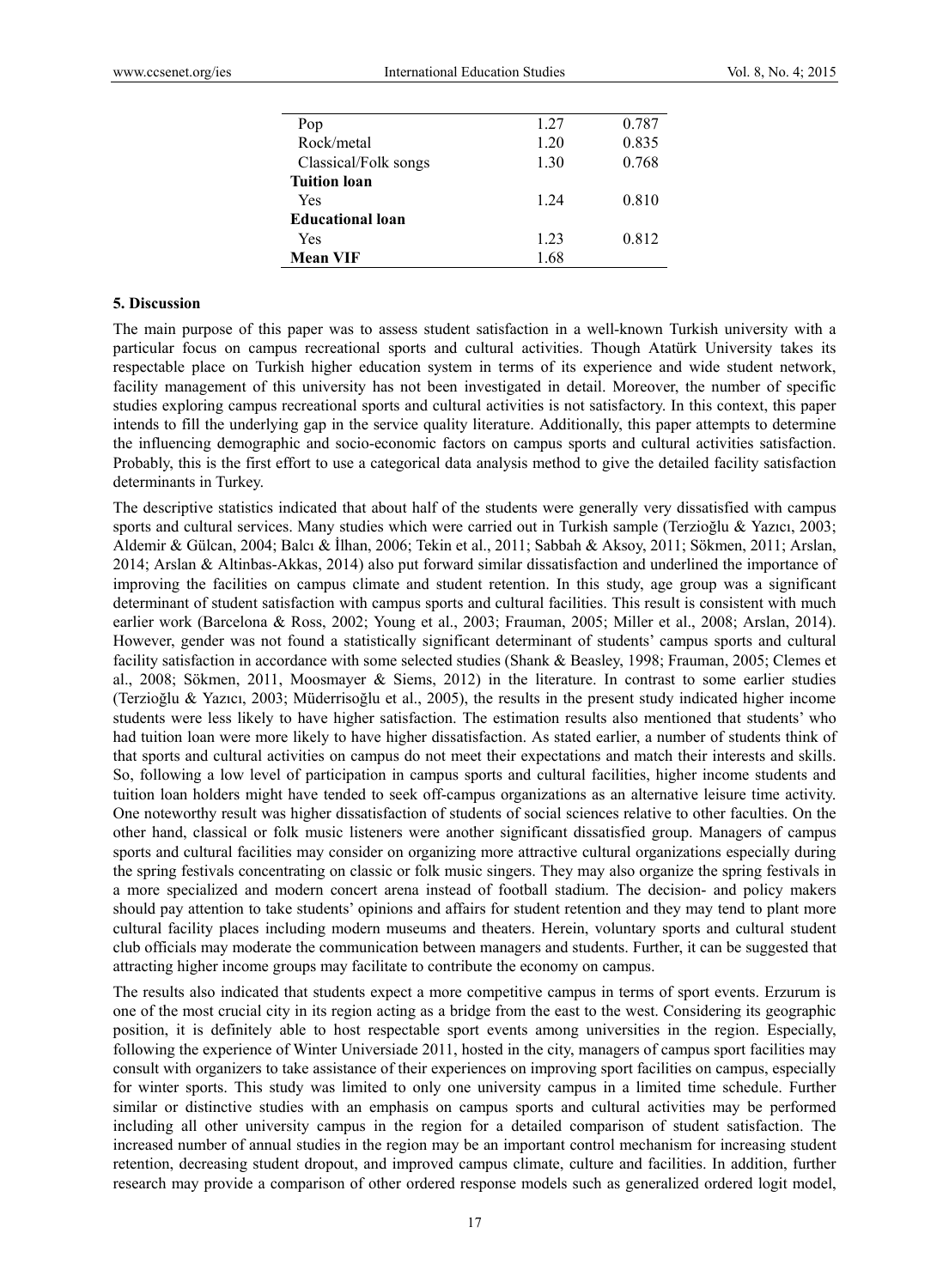heterogeneous choice model or partial constrained generalized ordered logit model.

## **References**

- Abreu, M. N. S., Siqueira, A. L., Cardoso, C. S., & Caiaffa, W. T. (2008). Ordinal logistic regression models: Application in quality of science studies. *Cad Saude Publica*, *24*(4), 581-591. http://dx.doi.org/10.1590/S0102-311X2008001600010
- Agresti, A. (1996). *An introduction to categorical data analysis*. New York: John Wiley & Sons, Inc.
- Aldemir, C., & Gülcan, Y. (2004). Student satisfaction in higher education: A Turkish case. *Higher Education Management and Policy*, *16*(2), 109-122. http://dx.doi.org/10.1787/hemp-v16-art19-en
- Aldridge, S., & Rowley, J. (1998). Measuring customer satisfaction in higher education. *Quality Assurance in Education*, *6*(4), 197-204. http://dx.doi.org/10.1108/09684889810242182
- Appleton-Knapp, S. L., & Krentler, K. A. (2006). Measuring student expectations and their effects on satisfaction: The importance of managing student expectations. *Journal of Marketing Education*, *28*(3), 254-264. http://dx.doi.org/10.1177/0273475306293359
- Arambewela, R., & Hall, J. (2009). An empirical model of international student satisfaction. *Asia Pasific Journal of Marketing and Logistics*, *21*(4), 555-569. http://dx.doi.org/10.1108/13555850910997599
- Arslan, H. (2014). Üniversite öğrencilerinin boş zaman değerlendirme tercihleri: Çankırı Karatekin Üniversitesi Örneği (in Turkish). *Dumlupınar Üniversitesi Sosyal Bilimler Dergisi*, *40*, 193-208. Retrieved from http://birimler.dpu.edu.tr/app/views/panel/ckfinder/userfiles/17/files/DERG\_/40/2004.pdf
- Arslan, S., & Altinbas-Akkas, O. (2014). Quality of college life (QCL) of students in Turkey: Students' life satisfaction and identification. *Social Indicators Research*, *115*(2), 869-884. http://dx.doi.org/10.1007/s11205-013-0235-9
- Ateca-Amestoy, V., Serrano-del-Rosal, R., & Vera-Toscano, E. (2008). The leisure experience. *The Journal of Socio-Economics*, *37*(1), 64-78. http://dx.doi.org/10.1016/j.socec.2006.12.025
- Balcı, V., & İlhan, A. (2006). Türkiye'deki üniversite öğrencilerinin rekreatif etkinliklere katılım düzeylerinin belirlenmesi (in Turkish), *SPORMETRE Beden Eğitimi ve Spor Bilimleri Dergisi*, *4*(1), 11-18. Retrieved from http://dergiler.ankara.edu.tr/dergiler/17/891/11185.pdf
- Barcelona, R. J., & Ross, C. M. (2002). Participation patterns in campus recreational sports: An examination of quality of student effort from 1983 to 1998". *Recreational Sports Journal*, *26*(1), 41-53.
- Beck, D. E., Maranto, R., & Lo, W. J. (2014). Determinants of student and parent satisfaction at a cyber charter school. *The Journal of Education Research*, *107*(3), 209-216. http://dx.doi.org/10.1080/00220671.2013.807494
- Benckendorff, P., Ruhanen, L., & Scott, N. (2009). Deconstructing the student experience: A conceptual framework. *Journal of Hospitality and Tourism Management*, *16*(1), 84-93. http://dx.doi.org/10.1375/jhtm.16.1.84
- Bloland, P. A. (1987). Leisure as a campus resource for fostering student development. *Journal of Counseling and Development*, *65*(6), 291-294. http://dx.doi.org/10.1002/j.1556-6676.1987.tb01288.x
- Borooah, V. K. (2002). *Logit and probit: Ordered and multinomial models*. Thousand Oaks, California: SAGE Publications.
- Brant, R. (1990). Assessing proportionality in the proportional odds model for ordinal logistic regression. *Biometrics*, *46*(4), 1171-1178. http://dx.doi.org/10.2307/2532457
- Clemes, M. D., Gan, C. E. C., & Kao, T. H. (2008). University student satisfaction: An empirical analysis. *Journal of Marketing for Higher Education*, *17*(2), 292-325. http://dx.doi.org/10.1080/08841240801912831
- Cooper, N., Flood, J., & Gardner, E. (2009). Establishing a learning outcomes plan for campus recreation. *Recreational Sports Journal*, *33*(1), 12-24.
- De Jager, J., & Gbadamasi, G. (2013). Predicting students' satisfaction through service quality in higher education. *The International Journal of Management Education*, *11*(3), 107-118. http://dx.doi.org/10.1016/j.ijme.2013.09.001
- Denson, N., Loveday, T., & Dalton, H. (2010). Student evaluation of courses: What predicts satisfaction? *Higher Education Research and Development*, *29*(4), 339-356. http://dx.doi.org/10.1080/07294360903394466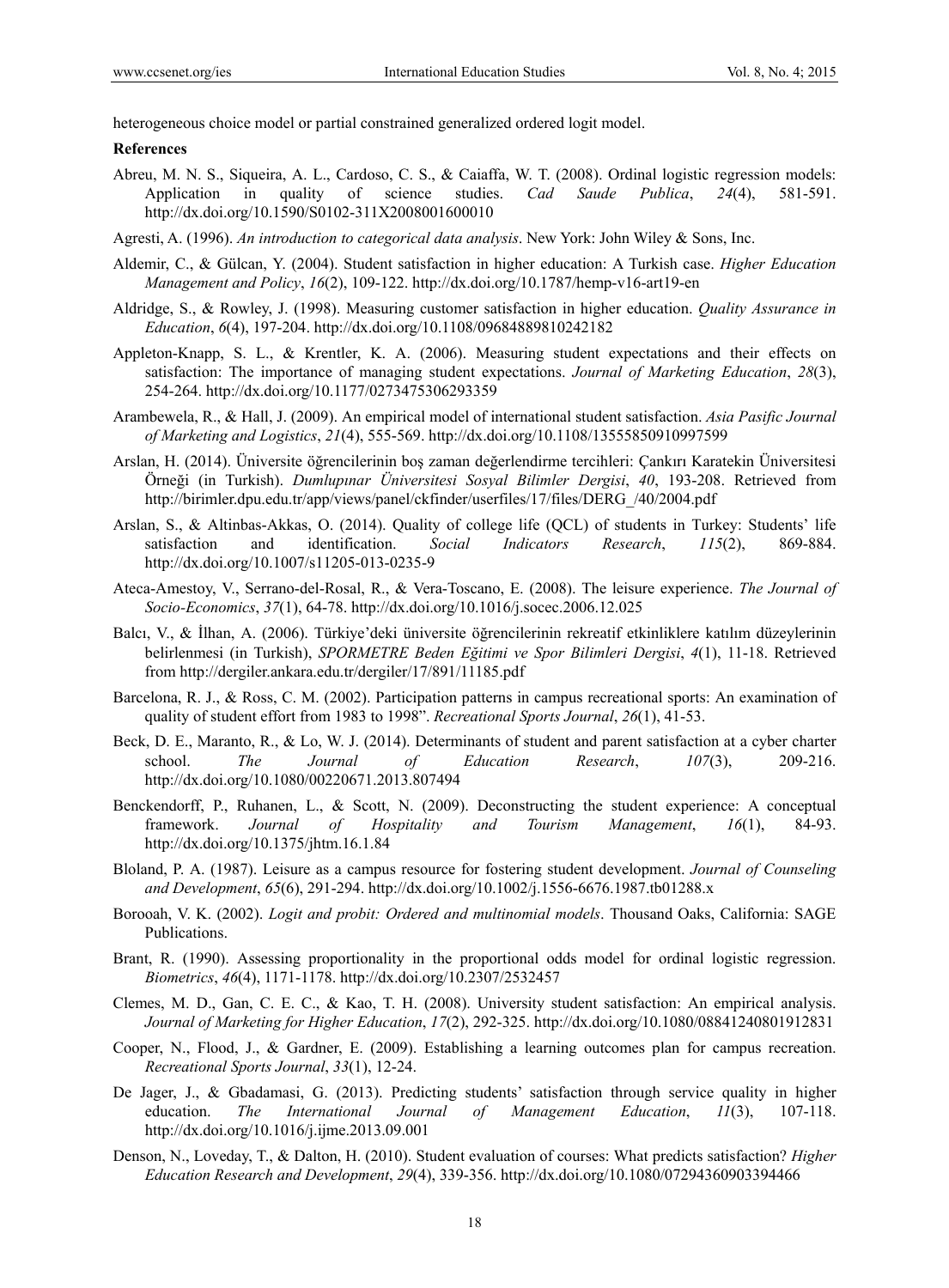- Elkins, D. J., Beggs, B. A., & Choutka, E. (2007). The contribution of constraint negotiation to the leisure satisfaction of college students in campus recreational sports. *Recreational Sports Journal*, *31*(2), 107-118.
- Elkins, D. J., Forrester, S. A., & Noël-Elkins, A. V. (2011). The contribution of campus recreational sports participation to perceived sense of campus community. *Recreational Sports Journal*, *35*(1), 24-34.
- Elliott, K. M., & Healy, M. A. (2001). Key factors influencing student satisfaction related to recruitment and retention. *Journal of Marketing for Higher Education*, *10*(4), 1-11. http://dx.doi.org/10.1300/J050v10n04\_01
- Elliott, K. M., & Shin, D. (2002). Student satisfaction: An alternative approach to assessing this important concept. *Journal of Higher Education Policy and Management*, *24*(2), 197-209. http://dx.doi.org/10.1080/1360080022000013518
- Frauman, E. (2005). Differences between participants and non-participants of campus recreation offerings across demographic variables and perceptions of the college experience. *Recreational Sports Journal*, *29*(2), 156-165.
- Gamage, D. T., Suwanabroma, J., Ueyama, T., Hada, S., & Sekikawa, E. (2008). The impact of quality assurance measures on student services at the Japanese and Thai private universities. *Quality Assurance in Education*, *16*(2), 181-198. http://dx.doi.org/10.1108/09684880810868457
- Gibson, A. (2010). Measuring business student satisfaction: A review and summary of the major predictors. *Journal of Higher Education Policy and Management*, *32*(3), 251-259. http://dx.doi.org/10.1080/13600801003743349
- Günay, D., & Günay, A. (2011). 1933'ten günümüze Türk yükseköğretiminde niceliksel gelişmeler (in Turkish). *Yükseköğretim ve Bilim Dergisi*, *1*(1), 1-22. http://dx.doi.org/10.5961/jhes.2011.001
- Haines, D. J. (2010). The campus recreation assessment model. *Recreational Sports Journal*, *34*(2), 130-137.
- Hall, D. A. (2006). Participation in a campus recreation program and its effect on student retention. *Recreational Sports Journal*, *30*(1), 40-45.
- Henchy, A. (2013). The perceived benefits of participating in campus recreation programs and facilities: A comparison between undergraduate and graduate students. *Recreational Sports Journal*, *37*(2), 97-105.
- Hofstede, G., Hofstede, G. J., & Minkov, M. (2010). *Cultures and organizations: Software of the mind*. New York: McGraw-Hill.
- Hofstede, G., Neuijen, B., Ohayv, D. D., & Sanders, G. (1990). Measuring organizational cultures: A qualitative and quantitative study across twenty cases. *Administrative Sciences Quarterly*, *35*(2), 286-316. http://dx.doi.org/10.2307/2393392
- Kallio, R. E. (1995). Factors influencing the college choice decisions of graduate students. *Research in Higher Education*, *36*(1), 109-124. http://dx.doi.org/10.1007/BF02207769
- Kuh, G. D. (2009). Understanding campus environments. In G. S. McClellan, J. Stringer & Associates (Eds.), *The Handbook of Student Affairs Administration* (pp. 59-80). San Francisco, CA: John Wiley & Sons, Inc.
- Kwan, P. Y. K., & Ng, P. W. K. (1999). Quality indicators in higher education–comparing Hong Kong and China's students. *Managerial Auditing Journal*, *14*(1/2), 20-27. http://dx.doi.org/10.1108/02686909910245964
- Lacatus, M. L. (2013). Organizational culture in contemporary university. *Procedia–Social and Behavioral Sciences*, *76*, 421-425. http://dx.doi.org/10.1016/j.sbspro.2013.04.139
- Lai, A. P. C., Gibson, P., & Muthaly, S. (2014). Becoming an education provider of choice in Hong Kong: An inquiry into student decision making. *International Journal of Education Management*, *28*(5), 590-609. http://dx.doi.org/10.1108/IJEM-05-2013-0082
- Lindsey, R. R. (2012). The benefits and satisfaction of participating in campus recreational sports facilities and programs among male and female African American students: A pilot study. *Recreational Sports Journal*, *36*(1), 13-24.
- Lindsey, R., & Sessoms, E. (2006). Assessment of a campus recreation program on student recruitment, retention, and frequency of participation across certain demographic variables. *Recreational Sports Journal*, *30*(1), 30-39.
- Lindsey, R., Sessoms, E., & Willis, G. (2009). Impact of campus recreational sports facilities and programs on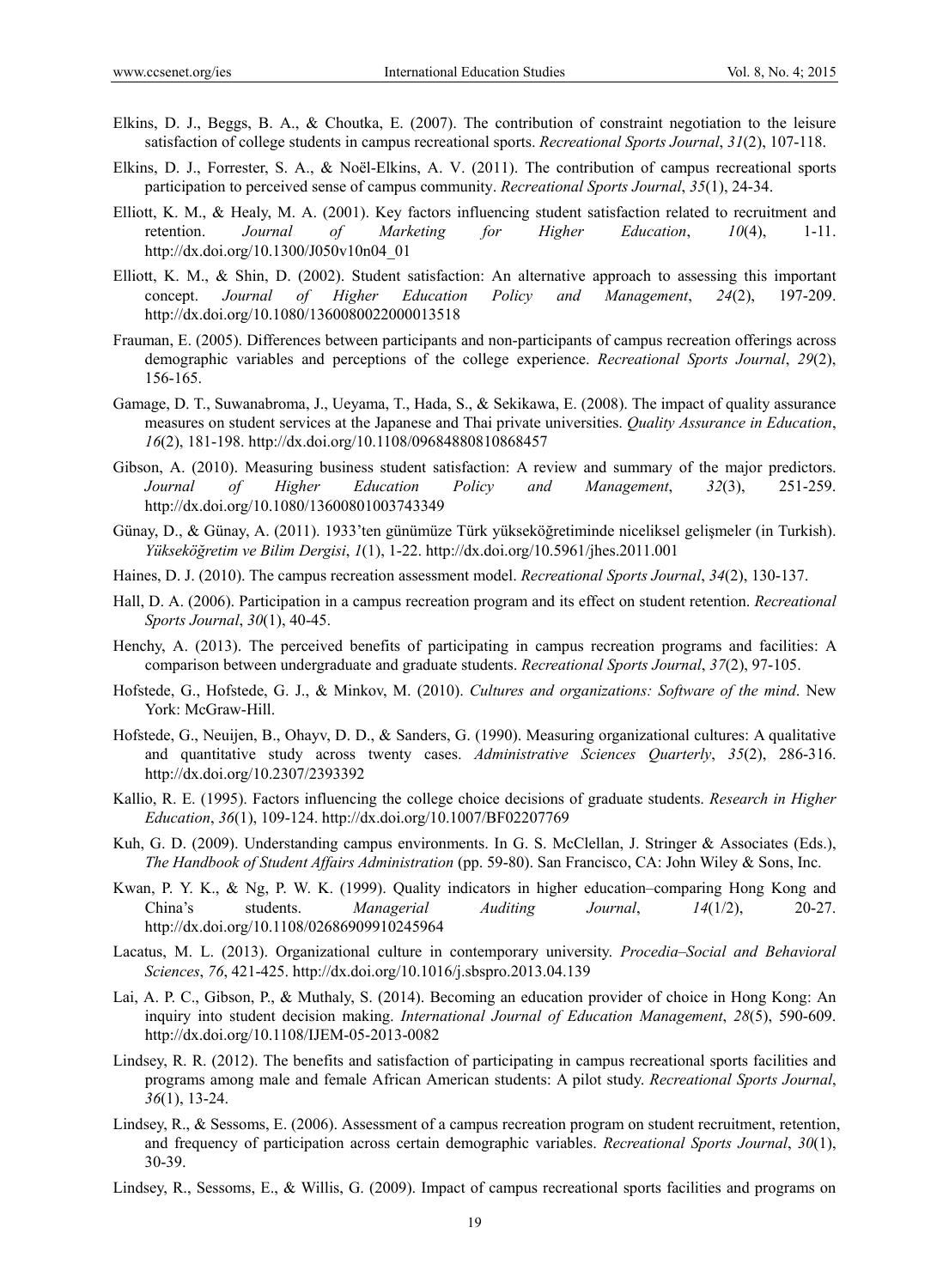recruitment and retention among African American students: A pilot study. *Recreational Sports Journal*, *33*(1), 25-34.

- Long, J. S. (1997). *Regression models for categorical and limited dependent variables*. London: SAGE Publications.
- Long, J. S., & Freeze, J. (2001). *Regression models for categorical dependent variables using Stata*. Texas: Stata Press.
- Mai, L. W. (2005). A comparative study between UK and US: The student satisfaction in higher education and its influential factors. *Journal of Marketing Management*, *21*(7-8), 859-878. http://dx.doi.org/10.1362/026725705774538471
- Martin, N. D. (2012). The privilege of ease: Social class and campus life at highly selective, private universities. *Research in Higher Education*, *53*(4), 426-452. http://dx.doi.org/10.1007/s11162-011-9234-3
- Melchor Cardona, M., & Bravo, J. J. (2012). Service quality perceptions in higher education institutions: The case of a Colombian University. *Estudios Gerenciales*, *28*(125), 23-29. http://dx.doi.org/10.1016/S0123-5923(12)70004-9
- Miller, K. H., Noland, M., Rayens, M. K., & Staten, R. (2008). Characteristics of users and nonusers of a campus recreation center. *Recreational Sports Journal*, *32*(2), 87-96.
- Milton, P. R., & Patton, B. J. (2011). Who enters campus recreation facilities: A demographic analysis. *International Journal of Sport Management, Recreation & Tourism*, *7*(11), 11-29. http://dx.doi.org/10.5199/ijsmart-1791-874X-7b
- Min, S., & Khoon, C. C. (2014). Demographic factors in the evaluation of service quality in higher education: A structural equation model (SEM) approach. *International Journal of Marketing Studies*, *6*(1), 90-102. http://dx.doi.org/10.5539/ijms.v6n1p90
- Moosmayer, D. C., & Siems, F. U. (2012). Values education and student satisfaction: German business students' perceptions of universities' value influences. *Journal of Marketing for Higher Education*, *22*(2), 257-272. doi: 10.1080/08841241.2012.746254
- Moro-Egido, A. I., & Panades, J. (2010). An analysis of student satisfaction: Full-time vs. part-time students. *Social Indicators Research*, *96*(2), 363-378. http://dx.doi.org/10.1007/s11205-009-9482-1
- Müderrisoğlu, H., Kutay, E. L., & Eşen, S. Ö. (2005). Determining leisure time, recreational participation and requirements of university students in Düzce campus. *International Journal of Urban Labour and Leisure*, *7*(1), 1-11. Retrieved from http://www.ijull.co.uk/vol7/1/muderrisoglu.pdf
- Nunnally, J. C. (1978). *Psychometric theory*. New York: Mc-Graw-Hill.
- Osman, R. W., Cole, S. T., & Vessell, C. R. (2006). Examining the role of perceived service quality in predicting user satisfaction and behavioral intentions in a campus recreation setting. *Recreational Sports Journal*, *30*(1), 20-29.
- OSYM. (2012). *2011–2012 academic year number of vocational training school & undergraduate students*. Retrieved from http://www.osym.gov.tr/dosya/1-60426/h/5onlisanslisansduzeyogrencisay.pdf
- Özer, H. (2004). *Nitel değişkenli ekonometrik modeller: Teori ve bir uygulama* (in Turkish). Ankara: Nobel Yayın Dağıtım.
- Parahoo, S. K., Harvey, H. L., & Tamim, R. M. (2013). Factors influencing student satisfaction in universities in the Gulf region: Does gender of students matter? *Journal of Marketing for Higher Education*, *23*(2), 135-154. http://dx.doi.org/10.1080/08841241.2013.860940
- Pettigrew, A. M. (1979). On studying organizational culture. *Administrative Science Quarterly*, *24*(4), 570-581. http://dx.doi.org/10.2307/2392363
- Powers, D. A., & Xie, Y. (2000). *Statistical methods for categorical data Analysis*. San Diego, California: Academic Press.
- Price, I., Matzdorf, F., Smith, L., & Agahi, H. (2003). The impact of facilities on student choice of university. *Facilities*, *21*(10), 212-222. http://dx.doi.org/10.1108/02632770310493580
- Sabbağ, Ç., & Aksoy, E. (2011). Üniversite öğrencileri ve çalışanların boş zaman etkinlikleri: Adıyaman örneği (in Turkish). *Mehmet Akif Ersoy Üniversitesi Sosyal Bilimler Enstitüsü Dergisi*, *3*(4), 10-23. Retrieved from https://edergi.mehmetakif.edu.tr/index.php/sobed/article/viewFile/302/220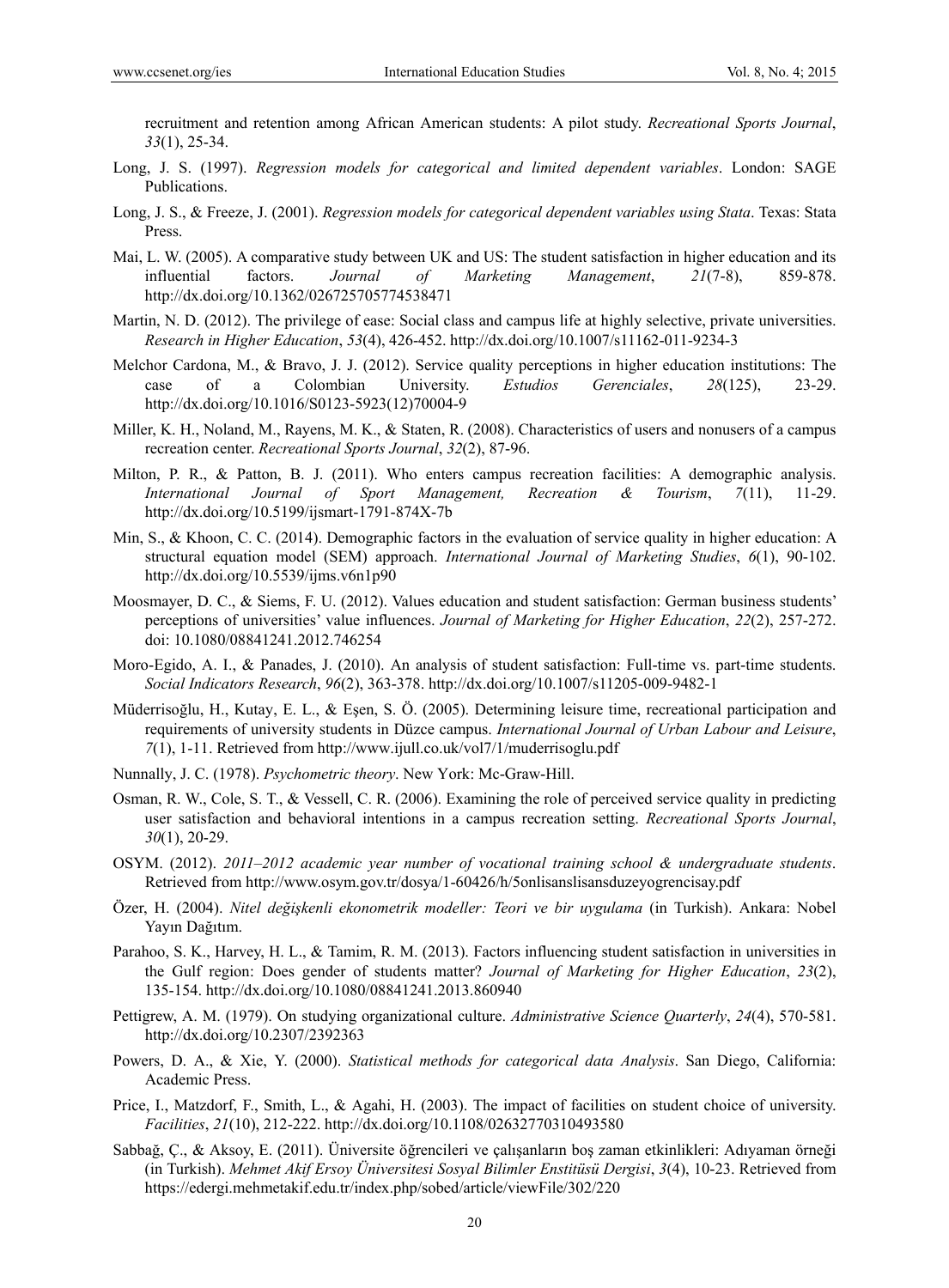- Sarrico, C. S., & Rosa, M. J. (2014). Student satisfaction with Portuguese higher education institutions: the view of different types of students. *Tertiary Education and Management*, *20*(2), 165-178. http://dx.doi.org/10.1080/13583883.2014.900108
- Shanggui, S. (2013). The significance of university culture building for general education. In X. Jun, N. Pak-sheung, & C. Chunyan (Eds.), *General Education and the Development of Global Citizenship in Hong Kong, Taiwan and Mainland China* (pp. 30-45)*.* New York: Routledge.
- Shank, M. D., & Beasley, F. (1998). Gender effects on the university selection process. *Journal of Marketing for Higher Education*, *8*(3), 63-71. http://dx.doi.org/10.1300/J050v08n03\_05
- Sirgy, M. J., Grzeskowiak, S., & Rahtz, D. (2007). Quality of college life (QCL) of students: Developing and validating a measure of well-being. *Social Indicators Research*, *80*(2), 343-360. http://dx.doi.org/10.1007/s11205-005-5921-9
- Sivis-Cetinkaya, R. (2013). Turkish college students' subjective well-being in regard to psychological strengths and demographic variables: Implications for college counseling. *International Journal for the Advancement of Counselling*, *35*(4), 317-330. http://dx.doi.org/10.1007/s10447-013-9185-9
- Sojkin, B., Bartkowiak, P., & Skuza, A. (2012). Determinants of higher education choices and student satisfaction: The case of Poland. *Higher Education*, *63*(5), 565-581. http://dx.doi.org/10.1007/s10734-011-9459-2
- Sökmen, A. (2011). Öğrenci memnuniyetine yönelik Ankara'daki bir meslek yüksekokulunda araştırma (in Turkish). *İşletme Araştırmaları Dergisi*, *3*(4), 66-79. Retrieved from http://www.isarder.org/isardercom/2011vol3no4/e55.pdf
- Tekin, M., Yıldız, M., Akyüz, M., & Uğur, O. A. (2007). Karaman Yüksek Öğrenim Kredi ve Yurtlar Kurumunda kalan üniversite öğrencilerinin rekreatif etkinliklere katılım ve beklentilerinin incelenmesi (in Turkish)". *Erzincan Eğitim Fakültesi Dergisi*, *9*(1), 121-135. Retrieved from eefdergi.erzincan.edu.tr/article/download/1006000702/1006001214
- Terzioğlu, A., Yazıcı, M. (2003). Üniversite öğrencilerinin boş zamanlarını değerlendirme anlayış ve alışkanlıkları (in Turkish), *Erzincan Eğitim Fakültesi Dergisi*, *5*(2), 1-31. Retrieved from http://eefdergi.erzincan.edu.tr/article/viewFile/1006000215/1006000125
- Thomas, E. H., & Galambos, N. (2004). What satisfies students? Mining student-opinion data with regression and decision tree analysis. *Research in Higher Education*, *45*(3), 251-269. http://dx.doi.org/10.1023/B:RIHE.0000019589.79439.6e
- Tylor, E. B. (1958). *The origins of culture*. New York: Harper & Brothers Publishers.
- Watson II, J. C., Ayers, S. F., Zizzi, S., & Naoi, A. (2006). Student recreation centers: A comparison of users and non-users on psychological variables. *Recreational Sports Journal*, *30*(1), 9-19.
- Weese, W. J. (1997). The development of an instrument to measure effectiveness in campus recreation programs. *Journal of Sports Management*, *11*(3), 263-274.
- Wiers-Jenssen, J., Stensaker, B., & Grøgaard, J. B. (2002). Student satisfaction: Towards an empirical deconstruction of the concept. *Quality in Higher Education*, *8*(2), 183-195. http://dx.doi.org/10.1080/1353832022000004377
- Wilkins, S., Balakrishnan, M. S., & Huisman, J. (2012). Student satisfaction and student perceptions of quality at international branch campuses in the United Arab Emirates. *Journal of Higher Education Policy and Management*, *34*(5), 543-556. http://dx.doi.org/10.1080/1360080X.2012.716003
- Woosnam, K. M., Dixon, H. E. T., & Brookover, R. S. (2006). Influence of campus recreation facilities on decision to attend a southeastern university: A pilot study. *Recreational Sports Journal*, *30*(1), 70-76.
- Yeo, R. K. (2008). Brewing service quality in higher education: Characteristics of ingredients that make up the recipe. *Quality Assurance in Education*, *16*(3), 266-286. http://dx.doi.org/10.1108/09684880810886277
- Young, S. J., Ross, C. M., & Barcelona, R. J. (2003). Perceived constraints by college students to participation in campus recreational sports programs. *Recreational Sports Journal*, *27*(2), 47-62.
- Zhang, J., Zhao, S., Lester, D., & Zhou, C. (2014). Life satisfaction and its correlates among college students in China: A test of social reference theory. *Asian Journal of Psychiarty*, *10*, 17-20. http://dx.doi.org/10.1016/j.ajp.2013.06.014